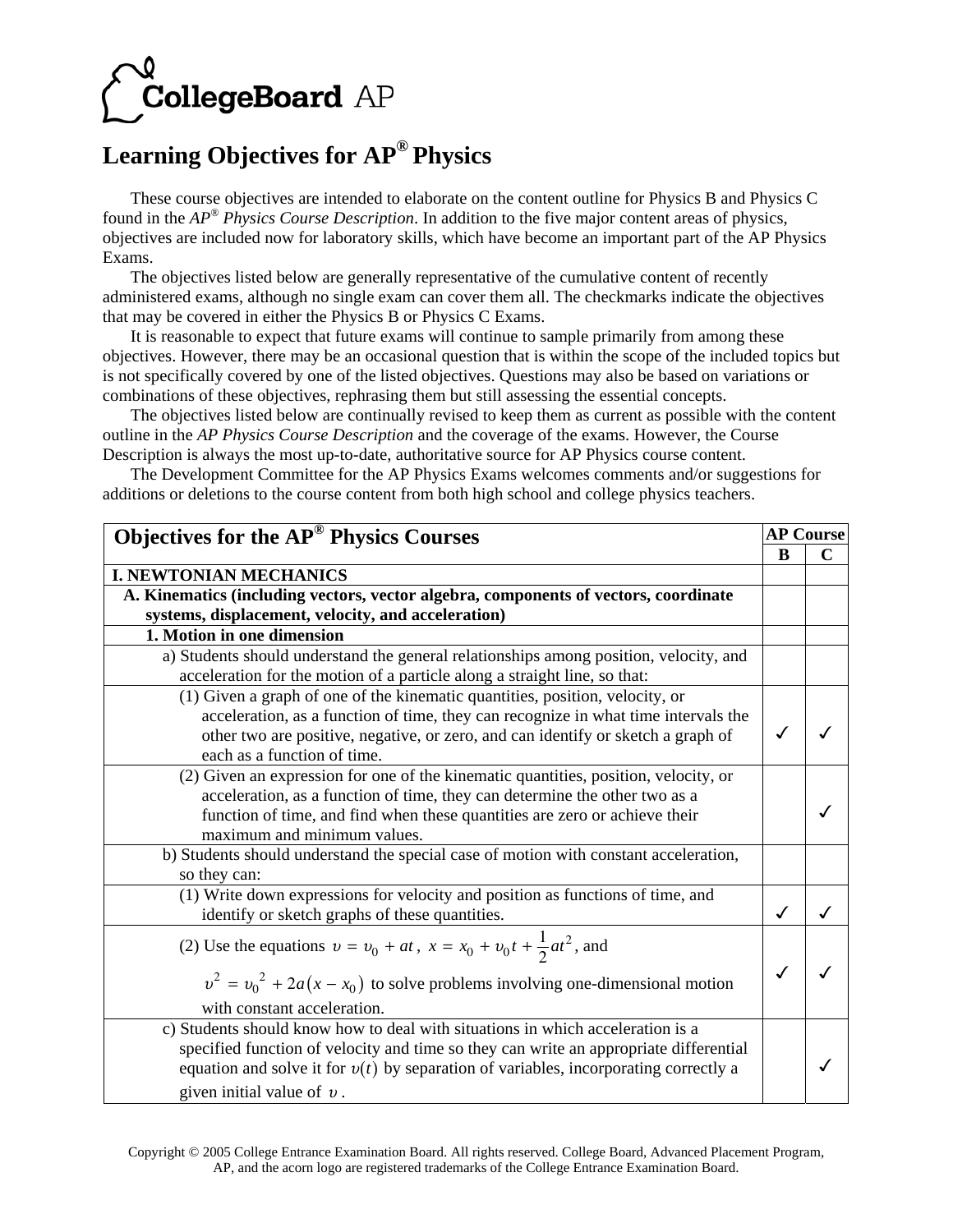| <b>Objectives for the AP<sup>®</sup> Physics Courses</b>                                                    |              | <b>AP Course</b> |  |
|-------------------------------------------------------------------------------------------------------------|--------------|------------------|--|
|                                                                                                             | B            | $\mathbf C$      |  |
| 2. Motion in two dimensions, including projectile motion                                                    |              |                  |  |
| a) Students should be able to add, subtract, and resolve displacement and velocity                          |              |                  |  |
| vectors, so they can:                                                                                       |              |                  |  |
| (1) Determine components of a vector along two specified, mutually perpendicular                            |              |                  |  |
| axes.                                                                                                       | $\checkmark$ | ✓                |  |
| (2) Determine the net displacement of a particle or the location of a particle relative                     |              |                  |  |
| to another.                                                                                                 | $\checkmark$ | ✓                |  |
| (3) Determine the change in velocity of a particle or the velocity of one particle                          |              |                  |  |
| relative to another.                                                                                        | ✓            | ✓                |  |
| b) Students should understand the general motion of a particle in two dimensions so                         |              |                  |  |
| that, given functions $x(t)$ and $y(t)$ which describe this motion, they can determine                      |              |                  |  |
| the components, magnitude, and direction of the particle's velocity and acceleration                        |              |                  |  |
| as functions of time.                                                                                       |              |                  |  |
| c) Students should understand the motion of projectiles in a uniform gravitational                          |              |                  |  |
| field, so they can:                                                                                         |              |                  |  |
| (1) Write down expressions for the horizontal and vertical components of velocity                           |              |                  |  |
| and position as functions of time, and sketch or identify graphs of these                                   | ✓            |                  |  |
| components.                                                                                                 |              |                  |  |
| (2) Use these expressions in analyzing the motion of a projectile that is projected                         |              |                  |  |
| with an arbitrary initial velocity.                                                                         | ✓            | ✓                |  |
| <b>B.</b> Newton's laws of motion                                                                           |              |                  |  |
| 1. Static equilibrium (first law)                                                                           |              |                  |  |
| Students should be able to analyze situations in which a particle remains at rest, or                       |              |                  |  |
| moves with constant velocity, under the influence of several forces.                                        | ✓            | ✓                |  |
| 2. Dynamics of a single particle (second law)                                                               |              |                  |  |
| a) Students should understand the relation between the force that acts on an object and                     |              |                  |  |
| the resulting change in the object's velocity, so they can:                                                 |              |                  |  |
| (1) Calculate, for an object moving in one dimension, the velocity change that                              |              |                  |  |
| results when a constant force $F$ acts over a specified time interval.                                      | ✓            | ✓                |  |
| (2) Calculate, for an object moving in one dimension, the velocity change that                              |              |                  |  |
| results when a force $F(t)$ acts over a specified time interval.                                            |              | ✓                |  |
| (3) Determine, for an object moving in a plane whose velocity vector undergoes a                            |              |                  |  |
| specified change over a specified time interval, the average force that acted on                            | $\checkmark$ |                  |  |
| the object.                                                                                                 |              |                  |  |
| b) Students should understand how Newton's Second Law, $\sum \mathbf{F} = \mathbf{F}_{net} = m\mathbf{a}$ , |              |                  |  |
| applies to an object subject to forces such as gravity, the pull of strings, or contact                     |              |                  |  |
| forces, so they can:                                                                                        |              |                  |  |
| (1) Draw a well-labeled, free-body diagram showing all real forces that act on the                          |              |                  |  |
| object.                                                                                                     | $\checkmark$ | J                |  |
| (2) Write down the vector equation that results from applying Newton's Second                               |              |                  |  |
| Law to the object, and take components of this equation along appropriate axes.                             | $\checkmark$ |                  |  |
| c) Students should be able to analyze situations in which an object moves with                              |              |                  |  |
| specified acceleration under the influence of one or more forces so they can                                |              |                  |  |
| determine the magnitude and direction of the net force, or of one of the forces that                        | √            |                  |  |
| makes up the net force, such as motion up or down with constant acceleration.                               |              |                  |  |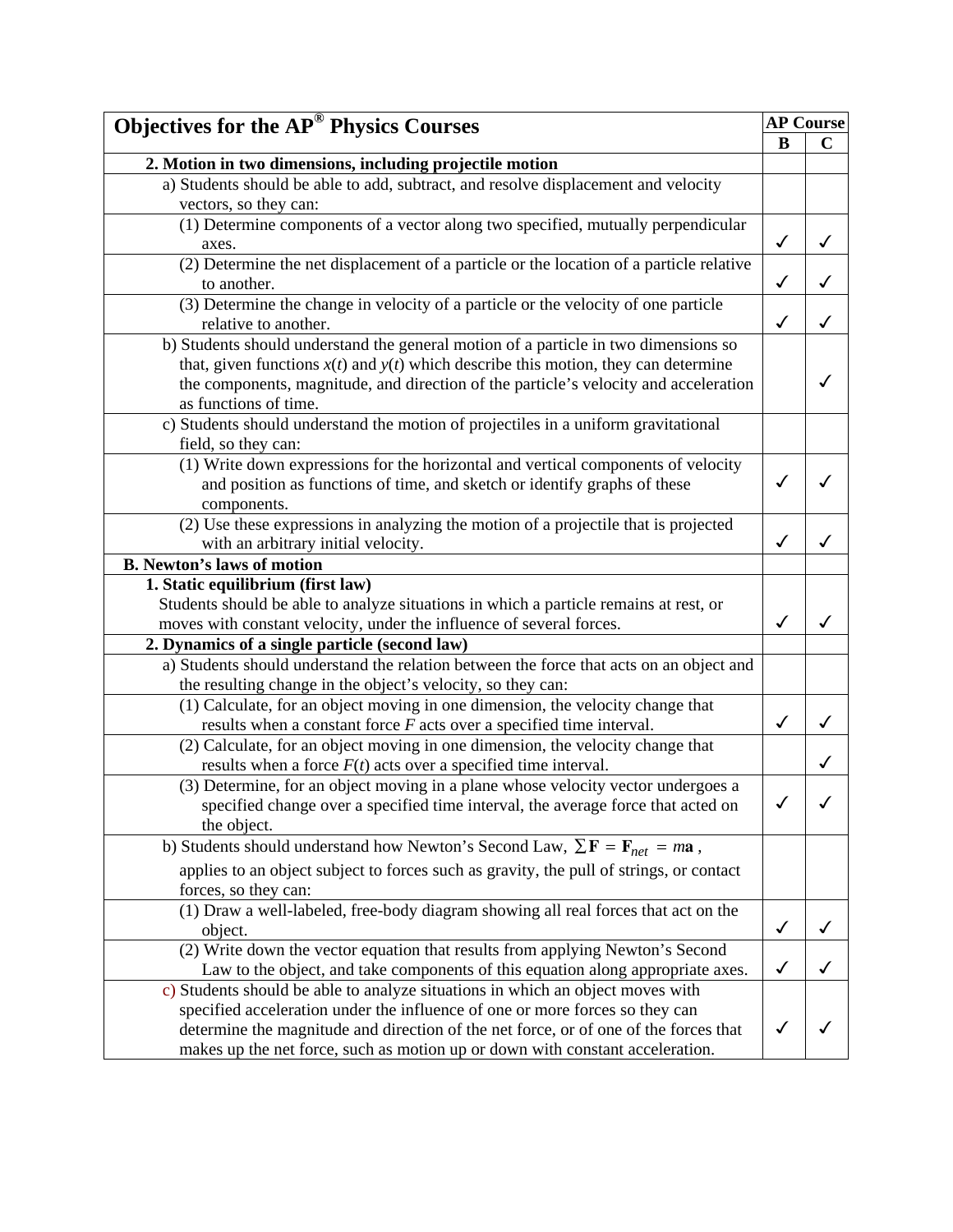| <b>Objectives for the AP<sup>®</sup> Physics Courses</b>                                  |              | <b>AP Course</b> |
|-------------------------------------------------------------------------------------------|--------------|------------------|
|                                                                                           | B            | $\mathbf C$      |
| d) Students should understand the significance of the coefficient of friction, so they    |              |                  |
| can:                                                                                      |              |                  |
| (1) Write down the relationship between the normal and frictional forces on a             |              |                  |
| surface.                                                                                  | ✓            | ✓                |
| (2) Analyze situations in which an object moves along a rough inclined plane or           |              |                  |
| horizontal surface.                                                                       | $\checkmark$ |                  |
| (3) Analyze under what circumstances an object will start to slip, or to calculate the    |              |                  |
| magnitude of the force of static friction.                                                | $\checkmark$ | ✓                |
| e) Students should understand the effect of drag forces on the motion of an object, so    |              |                  |
| they can:                                                                                 |              |                  |
| (1) Find the terminal velocity of an object moving vertically under the influence of      |              |                  |
| a retarding force dependent on velocity.                                                  | $\checkmark$ | ✓                |
| (2) Describe qualitatively, with the aid of graphs, the acceleration, velocity, and       |              |                  |
| displacement of such a particle when it is released from rest or is projected             |              |                  |
| vertically with specified initial velocity.                                               |              |                  |
| (3) Use Newton's Second Law to write a differential equation for the velocity of the      |              |                  |
| object as a function of time.                                                             |              | ✓                |
| (4) Use the method of separation of variables to derive the equation for the velocity     |              |                  |
| as a function of time from the differential equation that follows from Newton's           |              |                  |
| Second Law.                                                                               |              |                  |
| (5) Derive an expression for the acceleration as a function of time for an object         |              |                  |
| falling under the influence of drag forces.                                               |              | ✓                |
| 3. Systems of two or more objects (third law)                                             |              |                  |
| a) Students should understand Newton's Third Law so that, for a given system, they        |              |                  |
| can identify the force pairs and the objects on which they act, and state the             | ✓            | J                |
| magnitude and direction of each force.                                                    |              |                  |
| b) Students should be able to apply Newton's Third Law in analyzing the force of          |              |                  |
| contact between two objects that accelerate together along a horizontal or vertical       | ✓            | ✓                |
| line, or between two surfaces that slide across one another.                              |              |                  |
| c) Students should know that the tension is constant in a light string that passes over a |              |                  |
| massless pulley and should be able to use this fact in analyzing the motion of a          | √            |                  |
| system of two objects joined by a string.                                                 |              |                  |
| d) Students should be able to solve problems in which application of Newton's laws        |              |                  |
| leads to two or three simultaneous linear equations involving unknown forces or           | √            |                  |
| accelerations.                                                                            |              |                  |
| C. Work, energy, power                                                                    |              |                  |
| 1. Work and the work-energy theorem                                                       |              |                  |
| a) Students should understand the definition of work, including when it is positive,      |              |                  |
| negative, or zero, so they can:                                                           |              |                  |
| (1) Calculate the work done by a specified constant force on an object that               |              |                  |
| undergoes a specified displacement.                                                       | ✓            |                  |
| (2) Relate the work done by a force to the area under a graph of force as a function      |              |                  |
| of position, and calculate this work in the case where the force is a linear              | ✓            |                  |
| function of position.                                                                     |              |                  |
| (3) Use integration to calculate the work performed by a force $F(x)$ on an object        |              |                  |
| that undergoes a specified displacement in one dimension.                                 |              | ✓                |
| (4) Use the scalar product operation to calculate the work performed by a specified       |              |                  |
| constant force $F$ on an object that undergoes a displacement in a plane.                 | ✓            |                  |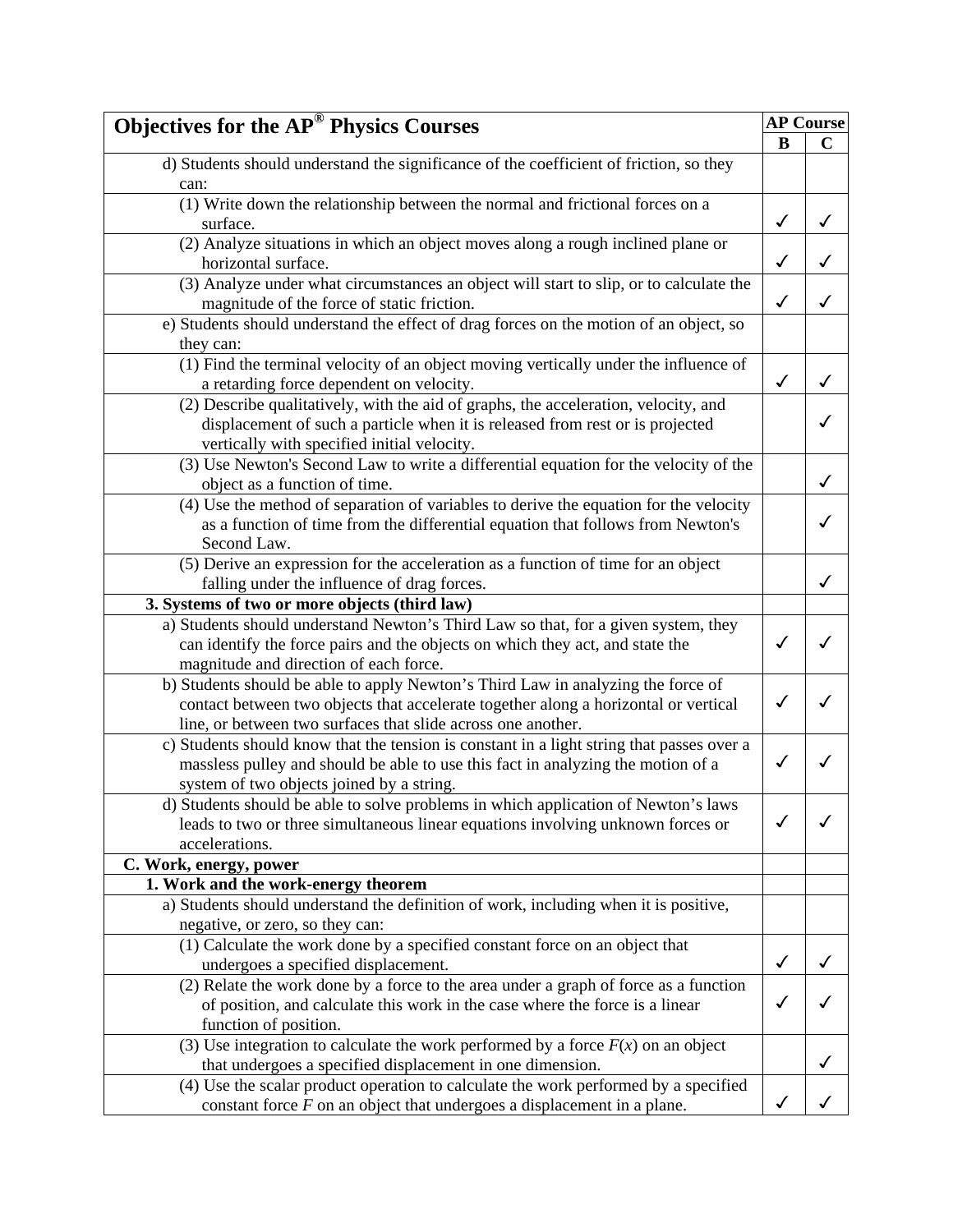| <b>Objectives for the AP® Physics Courses</b>                                          |              | <b>AP Course</b> |
|----------------------------------------------------------------------------------------|--------------|------------------|
|                                                                                        | B            | $\mathbf C$      |
| b) Students should understand and be able to apply the work-energy theorem, so they    |              |                  |
| can:                                                                                   |              |                  |
| (1) Calculate the change in kinetic energy or speed that results from performing a     |              |                  |
| specified amount of work on an object.                                                 | $\checkmark$ |                  |
| (2) Calculate the work performed by the net force, or by each of the forces that       |              |                  |
| make up the net force, on an object that undergoes a specified change in speed         | J            |                  |
| or kinetic energy.                                                                     |              |                  |
| (3) Apply the theorem to determine the change in an object's kinetic energy and        |              |                  |
| speed that results from the application of specified forces, or to determine the       | ✓            |                  |
| force that is required in order to bring an object to rest in a specified distance.    |              |                  |
| 2. Forces and potential energy                                                         |              |                  |
| a) Students should understand the concept of a conservative force, so they can:        |              |                  |
| (1) State alternative definitions of "conservative force" and explain why these        |              |                  |
| definitions are equivalent.                                                            |              |                  |
| (2) Describe examples of conservative forces and non-conservative forces.              |              |                  |
| b) Students should understand the concept of potential energy, so they can:            |              |                  |
| (1) State the general relation between force and potential energy, and explain why     |              |                  |
| potential energy can be associated only with conservative forces.                      |              | ✓                |
| (2) Calculate a potential energy function associated with a specified one-             |              |                  |
| dimensional force $F(x)$ .                                                             |              | ✓                |
| (3) Calculate the magnitude and direction of a one-dimensional force when given        |              |                  |
| the potential energy function $U(x)$ for the force.                                    |              | ✓                |
| (4) Write an expression for the force exerted by an ideal spring and for the potential |              |                  |
| energy of a stretched or compressed spring.                                            | $\checkmark$ | ✓                |
| (5) Calculate the potential energy of one or more objects in a uniform gravitational   |              |                  |
| field.                                                                                 | $\checkmark$ | ✓                |
| 3. Conservation of energy                                                              |              |                  |
| a) Students should understand the concepts of mechanical energy and of total energy,   |              |                  |
| so they can:                                                                           |              |                  |
| (1) State and apply the relation between the work performed on an object by non-       |              |                  |
| conservative forces and the change in an object's mechanical energy.                   |              |                  |
| (2) Describe and identify situations in which mechanical energy is converted to        |              |                  |
| other forms of energy.                                                                 |              |                  |
| (3) Analyze situations in which an object's mechanical energy is changed by            |              |                  |
| friction or by a specified externally applied force.                                   | $\checkmark$ | ✓                |
| b) Students should understand conservation of energy, so they can:                     |              |                  |
| (1) Identify situations in which mechanical energy is or is not conserved.             | ✓            |                  |
| (2) Apply conservation of energy in analyzing the motion of systems of connected       |              |                  |
| objects, such as an Atwood's machine.                                                  | $\checkmark$ |                  |
| (3) Apply conservation of energy in analyzing the motion of objects that move          |              |                  |
| under the influence of springs.                                                        | $\checkmark$ |                  |
| (4) Apply conservation of energy in analyzing the motion of objects that move          |              |                  |
| under the influence of other non-constant one-dimensional forces.                      |              |                  |
| c) Students should be able to recognize and solve problems that call for application   |              |                  |
| both of conservation of energy and Newton's Laws.                                      |              |                  |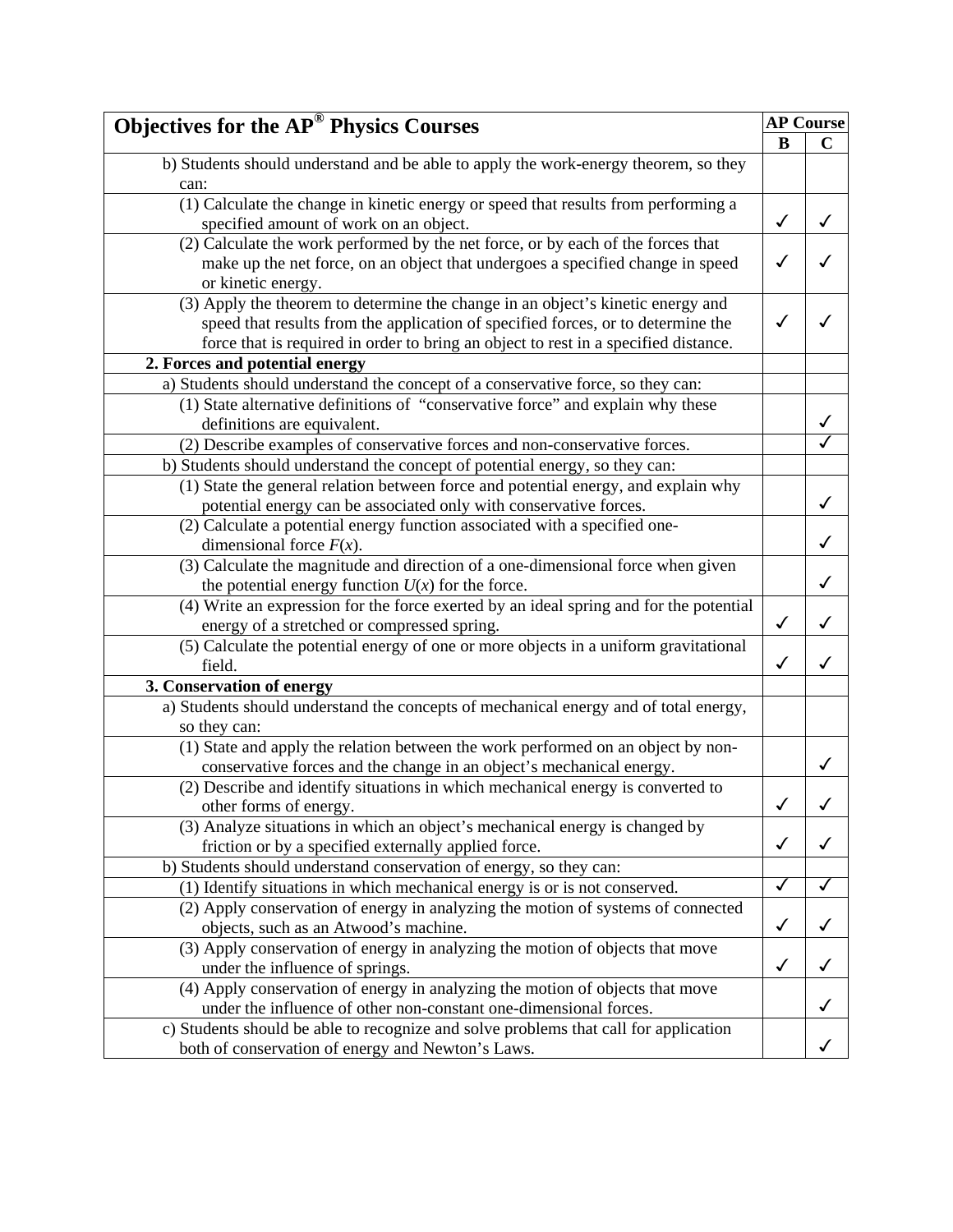| <b>Objectives for the AP<sup>®</sup> Physics Courses</b>                              |              | <b>AP Course</b> |
|---------------------------------------------------------------------------------------|--------------|------------------|
|                                                                                       | B            | $\mathbf C$      |
| 4. Power                                                                              |              |                  |
| Students should understand the definition of power, so they can:                      |              |                  |
| a) Calculate the power required to maintain the motion of an object with constant     |              |                  |
| acceleration (e.g., to move an object along a level surface, to raise an object at a  |              |                  |
| constant rate, or to overcome friction for an object that is moving at a constant     |              |                  |
| speed).                                                                               |              |                  |
| b) Calculate the work performed by a force that supplies constant power, or the       |              |                  |
| average power supplied by a force that performs a specified amount of work.           | $\checkmark$ |                  |
| D. Systems of particles, linear momentum                                              |              |                  |
| 1. Center of mass                                                                     |              |                  |
| a) Students should understand the technique for finding center of mass, so they can:  |              |                  |
| (1) Identify by inspection the center of mass of a symmetrical object.                |              |                  |
| (2) Locate the center of mass of a system consisting of two such objects.             |              |                  |
| (3) Use integration to find the center of mass of a thin rod of non-uniform density   |              |                  |
| b) Students should be able to understand and apply the relation between center-of-    |              |                  |
| mass velocity and linear momentum, and between center-of-mass acceleration and        |              |                  |
| net external force for a system of particles.                                         |              |                  |
| c) Students should be able to define center of gravity and to use this concept to     |              |                  |
| express the gravitational potential energy of a rigid object in terms of the position |              |                  |
| of its center of mass.                                                                |              |                  |
| 2. Impulse and momentum                                                               |              |                  |
| Students should understand impulse and linear momentum, so they can:                  |              |                  |
| a) Relate mass, velocity, and linear momentum for a moving object, and calculate the  |              |                  |
| total linear momentum of a system of objects.                                         | $\checkmark$ | ✓                |
| b) Relate impulse to the change in linear momentum and the average force acting on    |              |                  |
| an object.                                                                            | $\checkmark$ |                  |
| c) State and apply the relations between linear momentum and center-of-mass motion    |              |                  |
| for a system of particles.                                                            |              | ✓                |
| d) Calculate the area under a force versus time graph and relate it to the change in  |              |                  |
| momentum of an object.                                                                | $\checkmark$ | J                |
| e) Calculate the change in momentum of an object given a function $F(t)$ for the net  |              |                  |
| force acting on the object.                                                           |              | ✓                |
| 3. Conservation of linear momentum, collisions                                        |              |                  |
| a) Students should understand linear momentum conservation, so they can:              |              |                  |
| (1) Explain how linear momentum conservation follows as a consequence of              |              |                  |
| Newton's Third Law for an isolated system.                                            |              |                  |
| (2) Identify situations in which linear momentum, or a component of the linear        |              |                  |
| momentum vector, is conserved.                                                        | $\checkmark$ |                  |
| (3) Apply linear momentum conservation to one-dimensional elastic and inelastic       |              |                  |
| collisions and two-dimensional completely inelastic collisions.                       | $\checkmark$ | ✓                |
| (4) Apply linear momentum conservation to two-dimensional elastic and inelastic       |              |                  |
| collisions.                                                                           |              |                  |
| (5) Analyze situations in which two or more objects are pushed apart by a spring or   |              |                  |
| other agency, and calculate how much energy is released in such a process.            | ✓            |                  |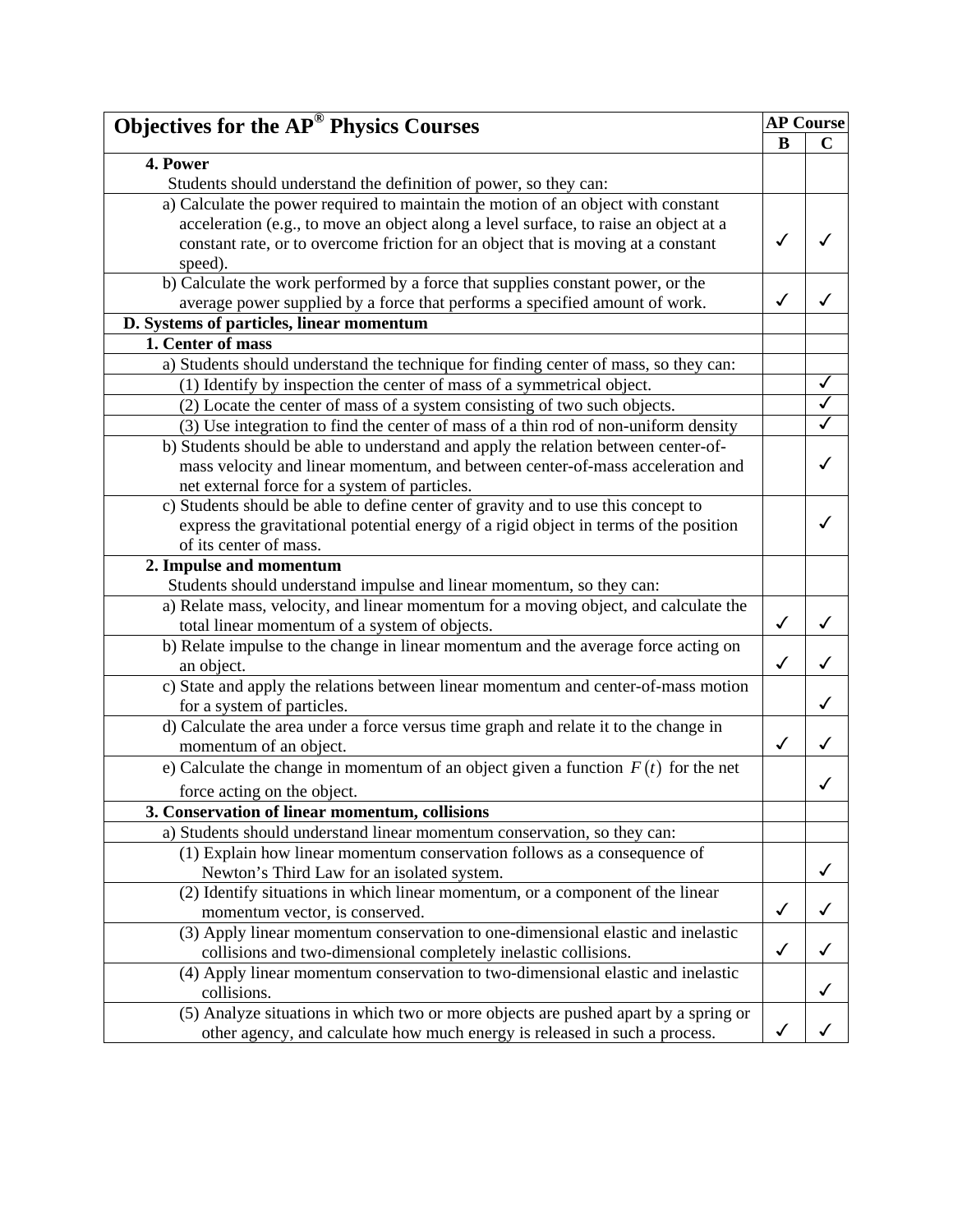| <b>Objectives for the AP® Physics Courses</b>                                             |              | <b>AP Course</b> |
|-------------------------------------------------------------------------------------------|--------------|------------------|
|                                                                                           | B            | $\mathbf C$      |
| b) Students should understand frames of reference, so they can:                           |              |                  |
| (1) Analyze the uniform motion of an object relative to a moving medium such as a         |              |                  |
| flowing stream.                                                                           |              | ✓                |
| (2) Analyze the motion of particles relative to a frame of reference that is              |              |                  |
| accelerating horizontally or vertically at a uniform rate.                                |              | ✓                |
| E. Circular motion and rotation                                                           |              |                  |
| 1. Uniform circular motion                                                                |              |                  |
| Students should understand the uniform circular motion of a particle, so they can:        |              |                  |
| a) Relate the radius of the circle and the speed or rate of revolution of the particle to |              |                  |
| the magnitude of the centripetal acceleration.                                            | $\checkmark$ | ✓                |
| b) Describe the direction of the particle's velocity and acceleration at any instant      |              |                  |
| during the motion.                                                                        | ✓            |                  |
| c) Determine the components of the velocity and acceleration vectors at any instant,      |              |                  |
| and sketch or identify graphs of these quantities.                                        | ✓            | ✓                |
| d) Analyze situations in which an object moves with specified acceleration under the      |              |                  |
| influence of one or more forces so they can determine the magnitude and direction         |              |                  |
| of the net force, or of one of the forces that makes up the net force, in situations      |              |                  |
| such as the following:                                                                    |              |                  |
| (1) Motion in a horizontal circle (e.g., mass on a rotating merry-go-round, or car        |              |                  |
| rounding a banked curve).                                                                 | $\checkmark$ | ✓                |
| (2) Motion in a vertical circle (e.g., mass swinging on the end of a string, cart         |              |                  |
| rolling down a curved track, rider on a Ferris wheel).                                    | ✓            | ✓                |
| 2. Torque and rotational statics                                                          |              |                  |
| a) Students should understand the concept of torque, so they can:                         |              |                  |
| (1) Calculate the magnitude and direction of the torque associated with a given           |              |                  |
| force.                                                                                    | ✓            |                  |
| (2) Calculate the torque on a rigid object due to gravity.                                |              |                  |
| b) Students should be able to analyze problems in statics, so they can:                   |              |                  |
| (1) State the conditions for translational and rotational equilibrium of a rigid object.  | $\checkmark$ | ✓                |
| (2) Apply these conditions in analyzing the equilibrium of a rigid object under the       |              |                  |
| combined influence of a number of coplanar forces applied at different                    | $\checkmark$ |                  |
| locations.                                                                                |              |                  |
| c) Students should develop a qualitative understanding of rotational inertia, so they     |              |                  |
| can:                                                                                      |              |                  |
| (1) Determine by inspection which of a set of symmetrical objects of equal mass           |              |                  |
| has the greatest rotational inertia.                                                      |              | ✓                |
| (2) Determine by what factor an object's rotational inertia changes if all its            |              |                  |
| dimensions are increased by the same factor.                                              |              | ✓                |
| d) Students should develop skill in computing rotational inertia so they can find the     |              |                  |
| rotational inertia of:                                                                    |              |                  |
| (1) A collection of point masses lying in a plane about an axis perpendicular to the      |              |                  |
| plane.                                                                                    |              | ✓                |
| (2) A thin rod of uniform density, about an arbitrary axis perpendicular to the rod.      |              |                  |
| (3) A thin cylindrical shell about its axis, or an object that may be viewed as being     |              |                  |
| made up of coaxial shells.                                                                |              |                  |
| e) Students should be able to state and apply the parallel-axis theorem.                  |              |                  |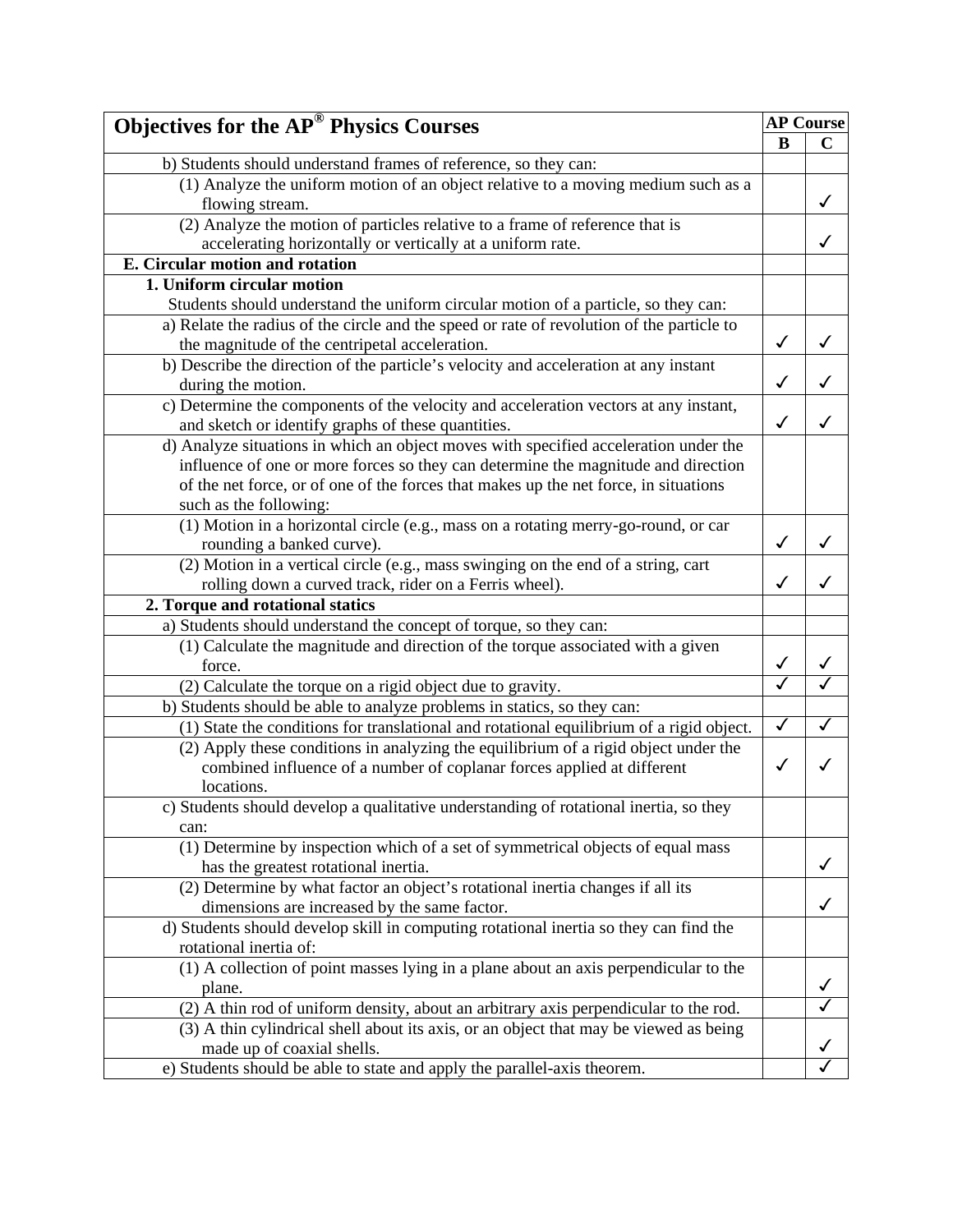| <b>Objectives for the AP<sup>®</sup> Physics Courses</b><br>B<br>3. Rotational kinematics and dynamics<br>a) Students should understand the analogy between translational and rotational<br>kinematics so they can write and apply relations among the angular acceleration,<br>angular velocity, and angular displacement of an object that rotates about a fixed | $\mathbf C$             |
|--------------------------------------------------------------------------------------------------------------------------------------------------------------------------------------------------------------------------------------------------------------------------------------------------------------------------------------------------------------------|-------------------------|
|                                                                                                                                                                                                                                                                                                                                                                    |                         |
|                                                                                                                                                                                                                                                                                                                                                                    |                         |
|                                                                                                                                                                                                                                                                                                                                                                    |                         |
|                                                                                                                                                                                                                                                                                                                                                                    |                         |
|                                                                                                                                                                                                                                                                                                                                                                    |                         |
| axis with constant angular acceleration.                                                                                                                                                                                                                                                                                                                           |                         |
| b) Students should be able to use the right-hand rule to associate an angular velocity                                                                                                                                                                                                                                                                             |                         |
| vector with a rotating object.                                                                                                                                                                                                                                                                                                                                     | ✓                       |
| c) Students should understand the dynamics of fixed-axis rotation, so they can:                                                                                                                                                                                                                                                                                    |                         |
| (1) Describe in detail the analogy between fixed-axis rotation and straight-line                                                                                                                                                                                                                                                                                   |                         |
| translation.                                                                                                                                                                                                                                                                                                                                                       | √                       |
| (2) Determine the angular acceleration with which a rigid object is accelerated                                                                                                                                                                                                                                                                                    |                         |
| about a fixed axis when subjected to a specified external torque or force.                                                                                                                                                                                                                                                                                         | $\checkmark$            |
| (3) Determine the radial and tangential acceleration of a point on a rigid object.                                                                                                                                                                                                                                                                                 | $\checkmark$            |
|                                                                                                                                                                                                                                                                                                                                                                    | $\blacktriangledown$    |
| (4) Apply conservation of energy to problems of fixed-axis rotation.                                                                                                                                                                                                                                                                                               | $\overline{\checkmark}$ |
| (5) Analyze problems involving strings and massive pulleys.                                                                                                                                                                                                                                                                                                        |                         |
| d) Students should understand the motion of a rigid object along a surface, so they                                                                                                                                                                                                                                                                                |                         |
| can:                                                                                                                                                                                                                                                                                                                                                               |                         |
| (1) Write down, justify, and apply the relation between linear and angular velocity,                                                                                                                                                                                                                                                                               |                         |
| or between linear and angular acceleration, for an object of circular cross-                                                                                                                                                                                                                                                                                       |                         |
| section that rolls without slipping along a fixed plane, and determine the                                                                                                                                                                                                                                                                                         |                         |
| velocity and acceleration of an arbitrary point on such an object.                                                                                                                                                                                                                                                                                                 |                         |
| (2) Apply the equations of translational and rotational motion simultaneously in                                                                                                                                                                                                                                                                                   |                         |
| analyzing rolling with slipping.                                                                                                                                                                                                                                                                                                                                   | ✓                       |
| (3) Calculate the total kinetic energy of an object that is undergoing both                                                                                                                                                                                                                                                                                        |                         |
| translational and rotational motion, and apply energy conservation in analyzing                                                                                                                                                                                                                                                                                    |                         |
| such motion.                                                                                                                                                                                                                                                                                                                                                       |                         |
| 4. Angular momentum and its conservation                                                                                                                                                                                                                                                                                                                           |                         |
| a) Students should be able to use the vector product and the right-hand rule, so they                                                                                                                                                                                                                                                                              |                         |
| can:                                                                                                                                                                                                                                                                                                                                                               |                         |
| (1) Calculate the torque of a specified force about an arbitrary origin.                                                                                                                                                                                                                                                                                           | ✓                       |
| (2) Calculate the angular momentum vector for a moving particle.                                                                                                                                                                                                                                                                                                   | ✓                       |
| (3) Calculate the angular momentum vector for a rotating rigid object in simple                                                                                                                                                                                                                                                                                    |                         |
| cases where this vector lies parallel to the angular velocity vector.                                                                                                                                                                                                                                                                                              |                         |
| b) Students should understand angular momentum conservation, so they can:                                                                                                                                                                                                                                                                                          |                         |
| (1) Recognize the conditions under which the law of conservation is applicable and                                                                                                                                                                                                                                                                                 |                         |
| relate this law to one- and two-particle systems such as satellite orbits.                                                                                                                                                                                                                                                                                         |                         |
| (2) State the relation between net external torque and angular momentum, and                                                                                                                                                                                                                                                                                       |                         |
| identify situations in which angular momentum is conserved.                                                                                                                                                                                                                                                                                                        |                         |
| (3) Analyze problems in which the moment of inertia of an object is changed as it                                                                                                                                                                                                                                                                                  |                         |
| rotates freely about a fixed axis.                                                                                                                                                                                                                                                                                                                                 | ✓                       |
| (4) Analyze a collision between a moving particle and a rigid object that can rotate                                                                                                                                                                                                                                                                               |                         |
| about a fixed axis or about its center of mass.                                                                                                                                                                                                                                                                                                                    |                         |
| <b>F. Oscillations and Gravitation</b>                                                                                                                                                                                                                                                                                                                             |                         |
| 1. Simple harmonic motion (dynamics and energy relationships)                                                                                                                                                                                                                                                                                                      |                         |
| Students should understand simple harmonic motion, so they can:                                                                                                                                                                                                                                                                                                    |                         |
| a) Sketch or identify a graph of displacement as a function of time, and determine                                                                                                                                                                                                                                                                                 |                         |
| from such a graph the amplitude, period, and frequency of the motion.<br>✓                                                                                                                                                                                                                                                                                         |                         |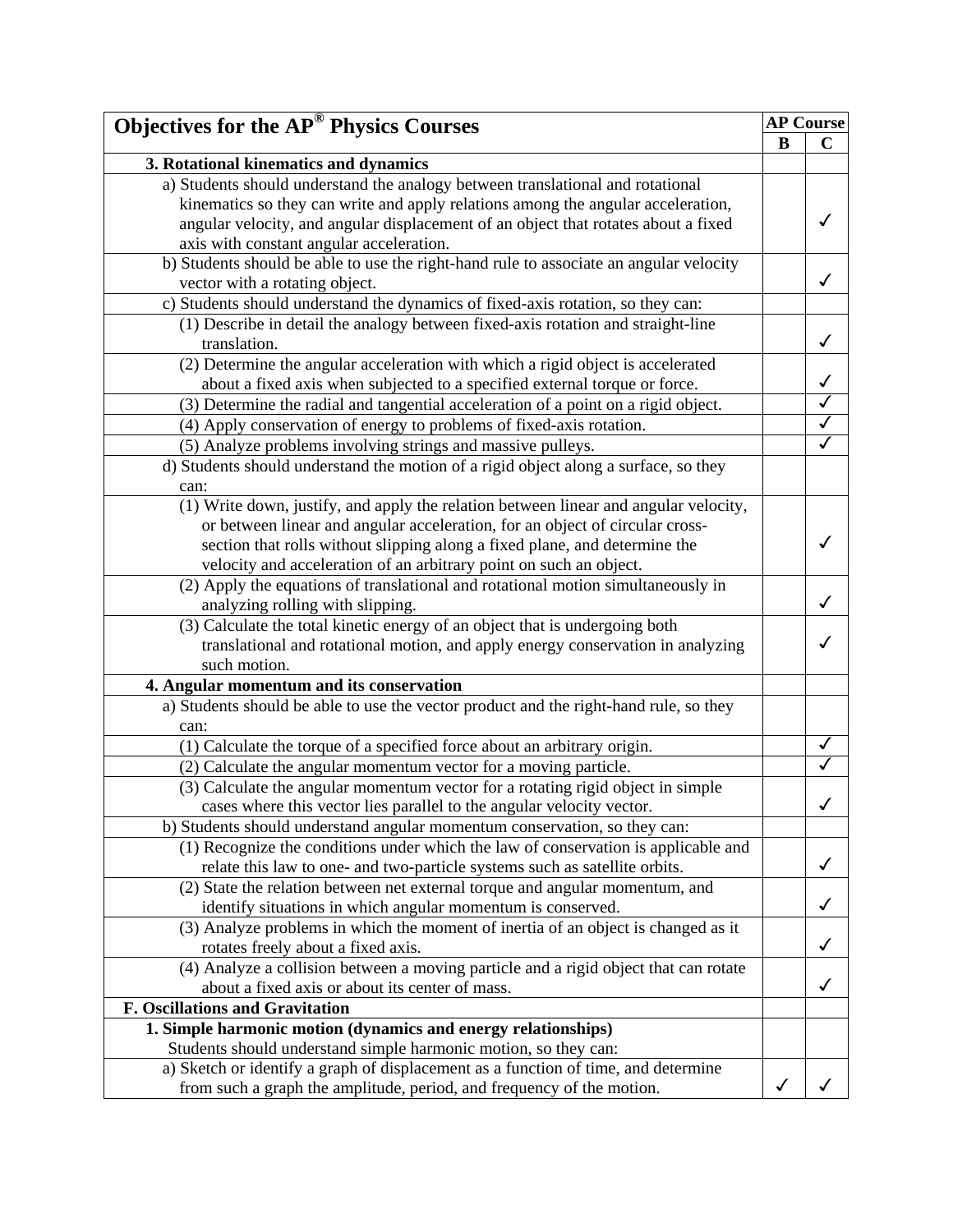| <b>Objectives for the AP® Physics Courses</b>                                             |                         | <b>AP Course</b> |
|-------------------------------------------------------------------------------------------|-------------------------|------------------|
|                                                                                           | B                       | $\mathbf C$      |
| b) Write down an appropriate expression for displacement of the form $A \sin \omega t$ or |                         |                  |
| A cos $\omega t$ to describe the motion.                                                  | $\checkmark$            | ✓                |
| c) Find an expression for velocity as a function of time.                                 |                         |                  |
| d) State the relations between acceleration, velocity, and displacement, and identify     |                         |                  |
| points in the motion where these quantities are zero or achieve their greatest            | ✓                       |                  |
| positive and negative values.                                                             |                         |                  |
| e) State and apply the relation between frequency and period.                             | ✓                       | ✓                |
| f) Recognize that a system that obeys a differential equation of the form                 |                         |                  |
| $d^2x/dt^2 = -\omega^2 x$ must execute simple harmonic motion, and determine the          |                         |                  |
| frequency and period of such motion.                                                      |                         |                  |
| g) State how the total energy of an oscillating system depends on the amplitude of the    |                         |                  |
| motion, sketch or identify a graph of kinetic or potential energy as a function of        |                         |                  |
| time, and identify points in the motion where this energy is all potential or all         |                         |                  |
| kinetic.                                                                                  |                         |                  |
| h) Calculate the kinetic and potential energies of an oscillating system as functions of  |                         |                  |
| time, sketch or identify graphs of these functions, and prove that the sum of kinetic     | ✓                       |                  |
| and potential energy is constant.                                                         |                         |                  |
| i) Calculate the maximum displacement or velocity of a particle that moves in simple      |                         |                  |
| harmonic motion with specified initial position and velocity.                             |                         | ✓                |
| j) Develop a qualitative understanding of resonance so they can identify situations in    |                         |                  |
| which a system will resonate in response to a sinusoidal external force.                  |                         | ✓                |
| 2. Mass on a spring                                                                       |                         |                  |
| Students should be able to apply their knowledge of simple harmonic motion to the         |                         |                  |
| case of a mass on a spring, so they can:                                                  |                         |                  |
| a) Derive the expression for the period of oscillation of a mass on a spring.             |                         | ✓                |
| b) Apply the expression for the period of oscillation of a mass on a spring.              |                         | ✓                |
| c) Analyze problems in which a mass hangs from a spring and oscillates vertically.        | ✓                       | ✓                |
| d) Analyze problems in which a mass attached to a spring oscillates horizontally.         | $\overline{\checkmark}$ |                  |
| e) Determine the period of oscillation for systems involving series or parallel           |                         |                  |
| combinations of identical springs, or springs of differing lengths.                       |                         | ✓                |
| 3. Pendulum and other oscillations                                                        |                         |                  |
| Students should be able to apply their knowledge of simple harmonic motion to the         |                         |                  |
| case of a pendulum, so they can:                                                          |                         |                  |
| a) Derive the expression for the period of a simple pendulum.                             |                         |                  |
| b) Apply the expression for the period of a simple pendulum.                              | ✓                       |                  |
| c) State what approximation must be made in deriving the period.                          |                         |                  |
| d) Analyze the motion of a torsional pendulum or physical pendulum in order to            |                         |                  |
| determine the period of small oscillations.                                               |                         |                  |
| 4. Newton's law of gravity                                                                |                         |                  |
| Students should know Newton's Law of Universal Gravitation, so they can:                  |                         |                  |
| a) Determine the force that one spherically symmetrical mass exerts on another.           |                         |                  |
| b) Determine the strength of the gravitational field at a specified point outside a       |                         |                  |
| spherically symmetrical mass.                                                             | $\checkmark$            |                  |
| c) Describe the gravitational force inside and outside a uniform sphere, and calculate    |                         |                  |
| how the field at the surface depends on the radius and density of the sphere.             |                         |                  |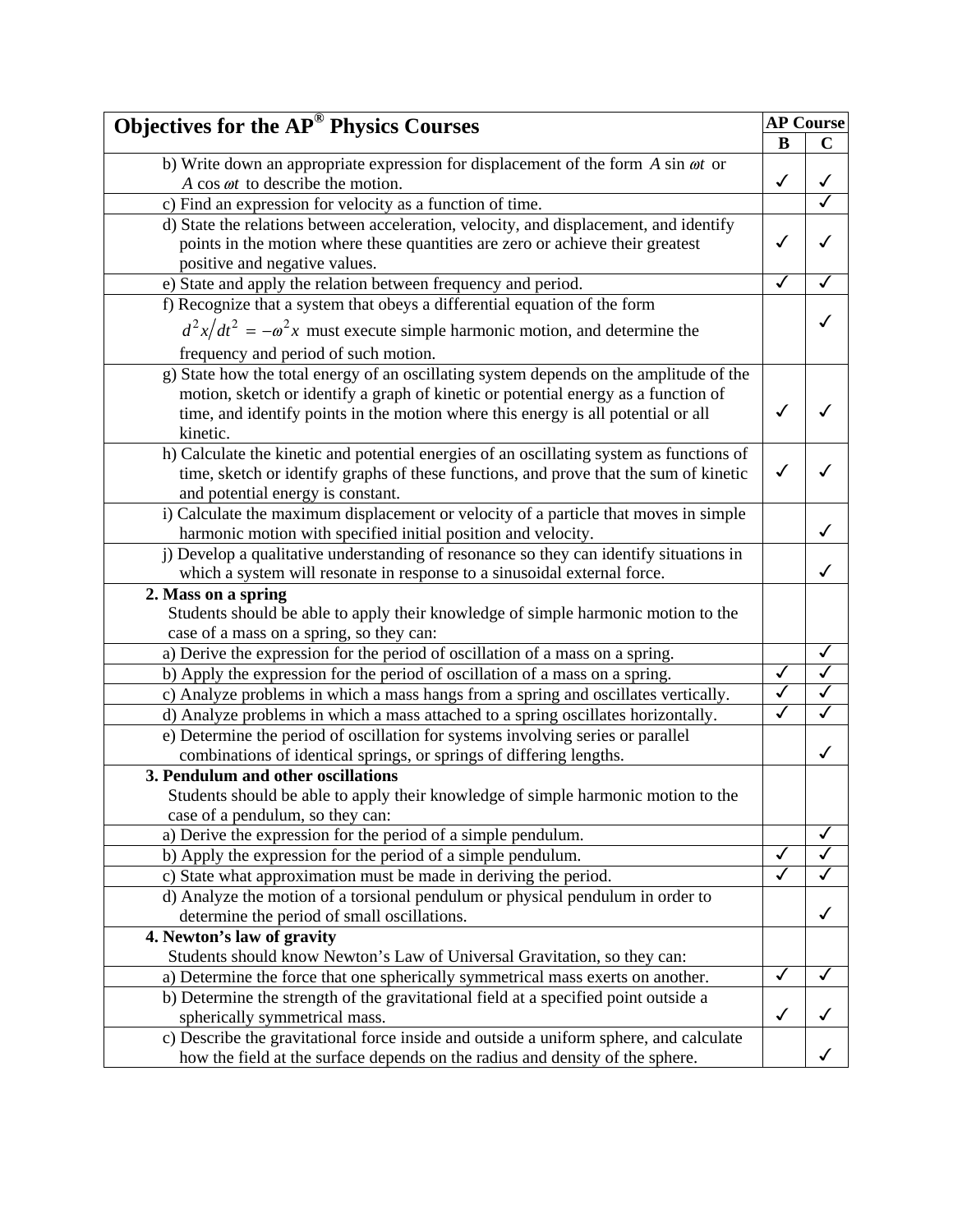| <b>Objectives for the AP<sup>®</sup> Physics Courses</b>                                         |              | <b>AP Course</b> |  |
|--------------------------------------------------------------------------------------------------|--------------|------------------|--|
|                                                                                                  | B            | $\mathbf C$      |  |
| 5. Orbits of planets and satellites                                                              |              |                  |  |
| Students should understand the motion of an object in orbit under the influence of               |              |                  |  |
| gravitational forces, so they can:                                                               |              |                  |  |
| a) For a circular orbit:                                                                         |              |                  |  |
| (1) Recognize that the motion does not depend on the object's mass; describe                     |              |                  |  |
| qualitatively how the velocity, period of revolution, and centripetal acceleration               |              |                  |  |
| depend upon the radius of the orbit; and derive expressions for the velocity and                 | $\checkmark$ |                  |  |
| period of revolution in such an orbit.                                                           |              |                  |  |
| (2) Derive Kepler's Third Law for the case of circular orbits.                                   | $\checkmark$ |                  |  |
| (3) Derive and apply the relations among kinetic energy, potential energy, and total             |              |                  |  |
| energy for such an orbit.                                                                        |              | ✓                |  |
| b) For a general orbit:                                                                          |              |                  |  |
| (1) State Kepler's three laws of planetary motion and use them to describe in                    |              |                  |  |
| qualitative terms the motion of an object in an elliptical orbit.                                |              | ✓                |  |
| (2) Apply conservation of angular momentum to determine the velocity and radial                  |              |                  |  |
| distance at any point in the orbit.                                                              |              |                  |  |
| (3) Apply angular momentum conservation and energy conservation to relate the                    |              |                  |  |
| speeds of an object at the two extremes of an elliptical orbit.                                  |              | ✓                |  |
| (4) Apply energy conservation in analyzing the motion of an object that is                       |              |                  |  |
| projected straight up from a planet's surface or that is projected directly toward               |              |                  |  |
| the planet from far above the surface.                                                           |              |                  |  |
| II. FLUID MECHANICS AND THERMAL PHYSICS                                                          |              |                  |  |
| <b>A. Fluid Mechanics</b>                                                                        |              |                  |  |
| 1. Hydrostatic pressure                                                                          |              |                  |  |
| Students should understand the concept of pressure as it applies to fluids, so they              |              |                  |  |
| can:                                                                                             |              |                  |  |
| a) Apply the relationship between pressure, force, and area.                                     | $\checkmark$ |                  |  |
| b) Apply the principle that a fluid exerts pressure in all directions.                           | ✓            |                  |  |
| c) Apply the principle that a fluid at rest exerts pressure perpendicular to any surface         |              |                  |  |
| that it contacts.                                                                                | $\checkmark$ |                  |  |
| d) Determine locations of equal pressure in a fluid.                                             |              |                  |  |
| e) Determine the values of absolute and gauge pressure for a particular situation.               | ✓            |                  |  |
| f) Apply the relationship between pressure and depth in a liquid, $\Delta P = \rho g \Delta h$ . |              |                  |  |
| 2. Buoyancy                                                                                      |              |                  |  |
| Students should understand the concept of buoyancy, so they can:                                 |              |                  |  |
| a) Determine the forces on an object immersed partly or completely in a liquid.                  | $\checkmark$ |                  |  |
| b) Apply Archimedes' principle to determine buoyant forces and densities of solids               |              |                  |  |
| and liquids.                                                                                     | $\checkmark$ |                  |  |
| 3. Fluid flow continuity                                                                         |              |                  |  |
| Students should understand the equation of continuity so that they can apply it to               |              |                  |  |
| fluids in motion.                                                                                | $\checkmark$ |                  |  |
| 4. Bernoulli's equation                                                                          |              |                  |  |
| Students should understand Bernoulli's equation so that they can apply it to fluids in           |              |                  |  |
| motion.                                                                                          | ✓            |                  |  |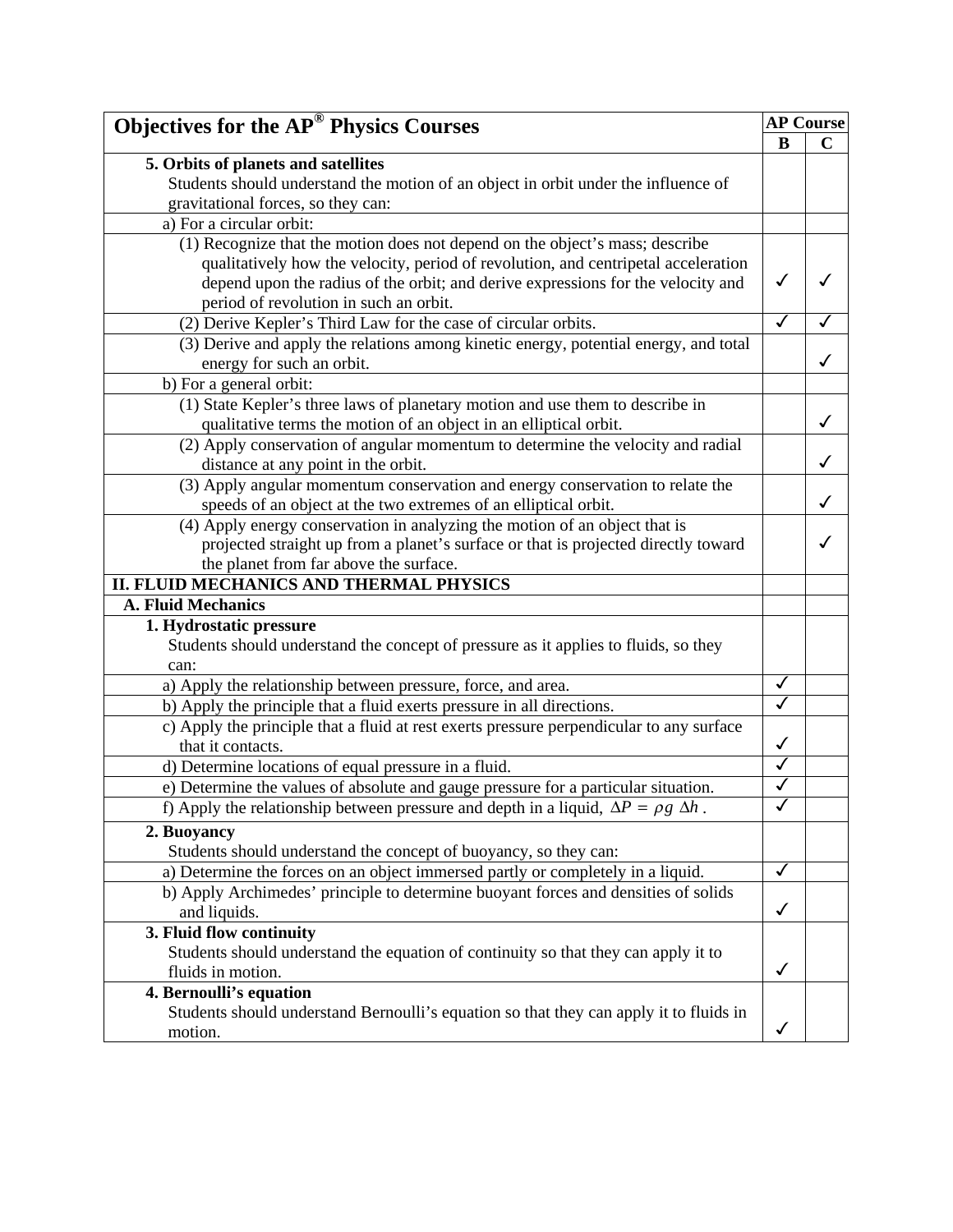| <b>Objectives for the AP<sup>®</sup> Physics Courses</b>                               |              | <b>AP Course</b> |
|----------------------------------------------------------------------------------------|--------------|------------------|
|                                                                                        | B            | $\mathbf C$      |
| <b>B.</b> Temperature and heat                                                         |              |                  |
| 1. Mechanical equivalent of heat                                                       |              |                  |
| Students should understand the "mechanical equivalent of heat" so they can             |              |                  |
| determine how much heat can be produced by the performance of a specified              | $\checkmark$ |                  |
| quantity of mechanical work.                                                           |              |                  |
| 2. Heat transfer and thermal expansion                                                 |              |                  |
| Students should understand heat transfer and thermal expansion, so they can:           |              |                  |
| a) Calculate how the flow of heat through a slab of material is affected by changes in |              |                  |
| the thickness or area of the slab, or the temperature difference between the two       | $\checkmark$ |                  |
| faces of the slab.                                                                     |              |                  |
| b) Analyze what happens to the size and shape of an object when it is heated.          | $\checkmark$ |                  |
| c) Analyze qualitatively the effects of conduction, radiation, and convection in       |              |                  |
| thermal processes.                                                                     | ✓            |                  |
| C. Kinetic theory and thermodynamics                                                   |              |                  |
| 1. Ideal gases                                                                         |              |                  |
| a) Students should understand the kinetic theory model of an ideal gas, so they can:   |              |                  |
| (1) State the assumptions of the model.                                                | $\checkmark$ |                  |
| (2) State the connection between temperature and mean translational kinetic            |              |                  |
| energy, and apply it to determine the mean speed of gas molecules as a function        | $\checkmark$ |                  |
| of their mass and the temperature of the gas.                                          |              |                  |
| (3) State the relationship among Avogadro's number, Boltzmann's constant, and          |              |                  |
| the gas constant $R$ , and express the energy of a mole of a monatomic ideal gas       | ✓            |                  |
| as a function of its temperature.                                                      |              |                  |
| (4) Explain qualitatively how the model explains the pressure of a gas in terms of     |              |                  |
| collisions with the container walls, and explain how the model predicts that, for      | $\checkmark$ |                  |
| fixed volume, pressure must be proportional to temperature.                            |              |                  |
| b) Students should know how to apply the ideal gas law and thermodynamic               |              |                  |
| principles, so they can:                                                               |              |                  |
| (1) Relate the pressure and volume of a gas during an isothermal expansion or          |              |                  |
| compression.                                                                           | $\checkmark$ |                  |
| (2) Relate the pressure and temperature of a gas during constant-volume heating or     |              |                  |
| cooling, or the volume and temperature during constant-pressure heating or             | $\checkmark$ |                  |
| cooling.                                                                               |              |                  |
| (3) Calculate the work performed on or by a gas during an expansion or                 |              |                  |
| compression at constant pressure.                                                      | $\checkmark$ |                  |
| (4) Understand the process of adiabatic expansion or compression of a gas.             | $\checkmark$ |                  |
| (5) Identify or sketch on a PV diagram the curves that represent each of the above     |              |                  |
| processes.                                                                             | $\checkmark$ |                  |
| 2. Laws of thermodynamics                                                              |              |                  |
| a) Students should know how to apply the first law of thermodynamics, so they can:     |              |                  |
| (1) Relate the heat absorbed by a gas, the work performed by the gas, and the          |              |                  |
| internal energy change of the gas for any of the processes above.                      | $\checkmark$ |                  |
| (2) Relate the work performed by a gas in a cyclic process to the area enclosed by a   |              |                  |
| curve on a PV diagram.                                                                 | $\checkmark$ |                  |
| b) Students should understand the second law of thermodynamics, the concept of         |              |                  |
| entropy, and heat engines and the Carnot cycle, so they can:                           |              |                  |
| (1) Determine whether entropy will increase, decrease, or remain the same during a     |              |                  |
| particular situation.                                                                  | $\checkmark$ |                  |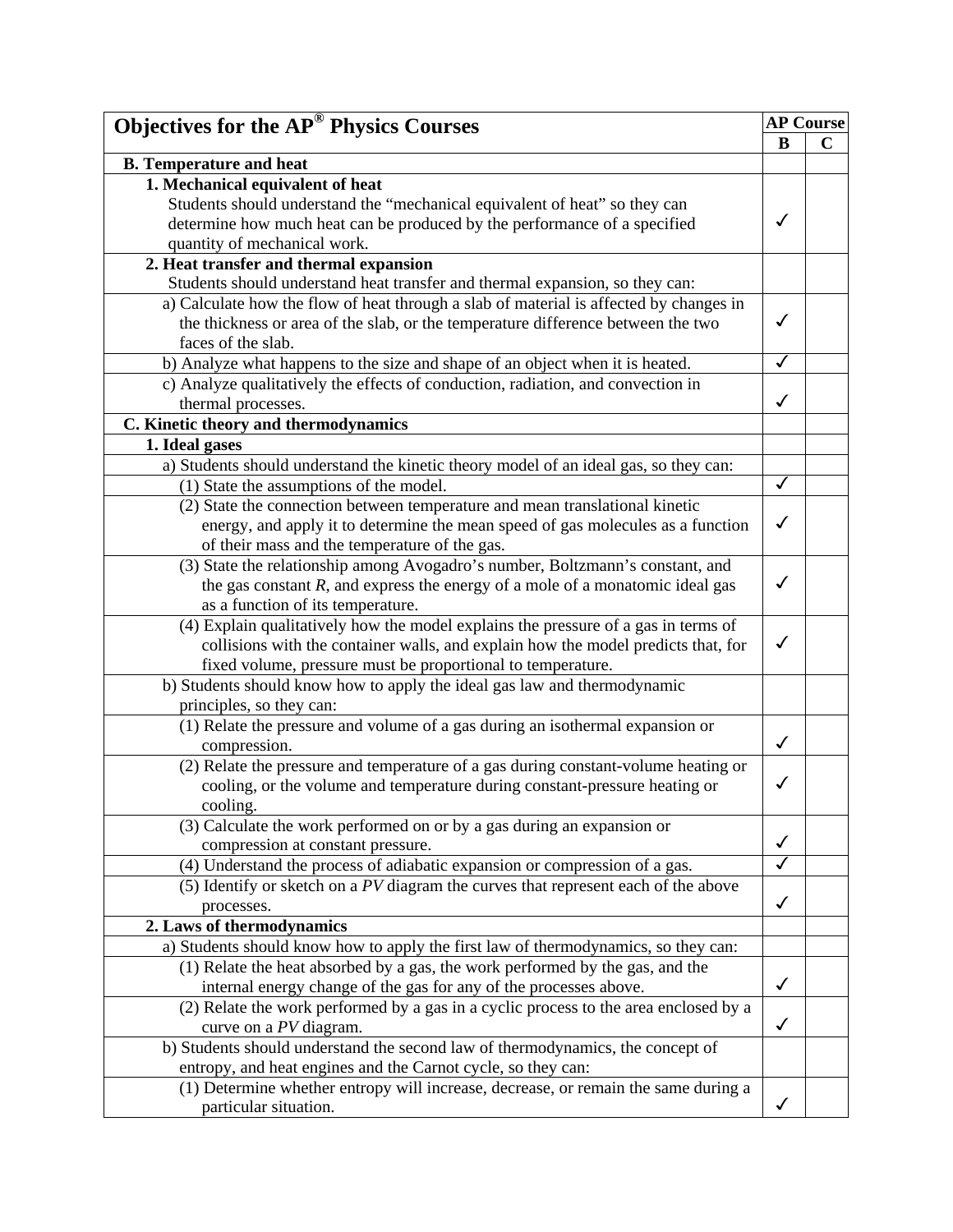| <b>Objectives for the AP® Physics Courses</b>                                          |                         | <b>AP Course</b> |  |
|----------------------------------------------------------------------------------------|-------------------------|------------------|--|
|                                                                                        | B                       | $\mathbf C$      |  |
| (2) Compute the maximum possible efficiency of a heat engine operating between         |                         |                  |  |
| two given temperatures.                                                                | $\checkmark$            |                  |  |
| (3) Compute the actual efficiency of a heat engine.                                    | $\overline{\checkmark}$ |                  |  |
| (4) Relate the heats exchanged at each thermal reservoir in a Carnot cycle to the      |                         |                  |  |
| temperatures of the reservoirs.                                                        | $\checkmark$            |                  |  |
| <b>III. ELECTRICITY AND MAGNETISM</b>                                                  |                         |                  |  |
| <b>A. Electrostatics</b>                                                               |                         |                  |  |
| 1. Charge and Coulomb's Law                                                            |                         |                  |  |
| a) Students should understand the concept of electric charge, so they can:             |                         |                  |  |
| (1) Describe the types of charge and the attraction and repulsion of charges.          |                         |                  |  |
| (2) Describe polarization and induced charges.                                         |                         |                  |  |
| b) Students should understand Coulomb's Law and the principle of superposition, so     |                         |                  |  |
| they can:                                                                              |                         |                  |  |
| (1) Calculate the magnitude and direction of the force on a positive or negative       |                         |                  |  |
|                                                                                        | ✓                       |                  |  |
| charge due to other specified point charges.                                           |                         |                  |  |
| (2) Analyze the motion of a particle of specified charge and mass under the            | ✓                       |                  |  |
| influence of an electrostatic force.                                                   |                         |                  |  |
| 2. Electric field and electric potential (including point charges)                     |                         |                  |  |
| a) Students should understand the concept of electric field, so they can:              |                         |                  |  |
| (1) Define it in terms of the force on a test charge.                                  |                         |                  |  |
| (2) Describe and calculate the electric field of a single point charge.                |                         |                  |  |
| (3) Calculate the magnitude and direction of the electric field produced by two or     |                         |                  |  |
| more point charges.                                                                    | ✓                       |                  |  |
| (4) Calculate the magnitude and direction of the force on a positive or negative       |                         |                  |  |
| charge placed in a specified field.                                                    |                         | ✓                |  |
| (5) Interpret an electric field diagram.                                               |                         |                  |  |
| (6) Analyze the motion of a particle of specified charge and mass in a uniform         |                         |                  |  |
| electric field.                                                                        | ✓                       |                  |  |
| b) Students should understand the concept of electric potential, so they can:          |                         |                  |  |
| (1) Determine the electric potential in the vicinity of one or more point charges.     |                         |                  |  |
| (2) Calculate the electrical work done on a charge or use conservation of energy to    |                         |                  |  |
| determine the speed of a charge that moves through a specified potential               |                         |                  |  |
| difference.                                                                            |                         |                  |  |
| (3) Determine the direction and approximate magnitude of the electric field at         |                         |                  |  |
| various positions given a sketch of equipotentials.                                    | $\checkmark$            |                  |  |
| (4) Calculate the potential difference between two points in a uniform electric field, |                         |                  |  |
| and state which point is at the higher potential.                                      | $\checkmark$            |                  |  |
| (5) Calculate how much work is required to move a test charge from one location        |                         |                  |  |
| to another in the field of fixed point charges.                                        | ✓                       |                  |  |
| (6) Calculate the electrostatic potential energy of a system of two or more point      |                         |                  |  |
| charges, and calculate how much work is required to establish the charge               | √                       |                  |  |
| system.                                                                                |                         |                  |  |
| (7) Use integration to determine electric potential difference between two points on   |                         |                  |  |
| a line, given electric field strength as a function of position along that line.       |                         |                  |  |
| (8) State the general relationship between field and potential, and define and apply   |                         |                  |  |
| the concept of a conservative electric field.                                          |                         |                  |  |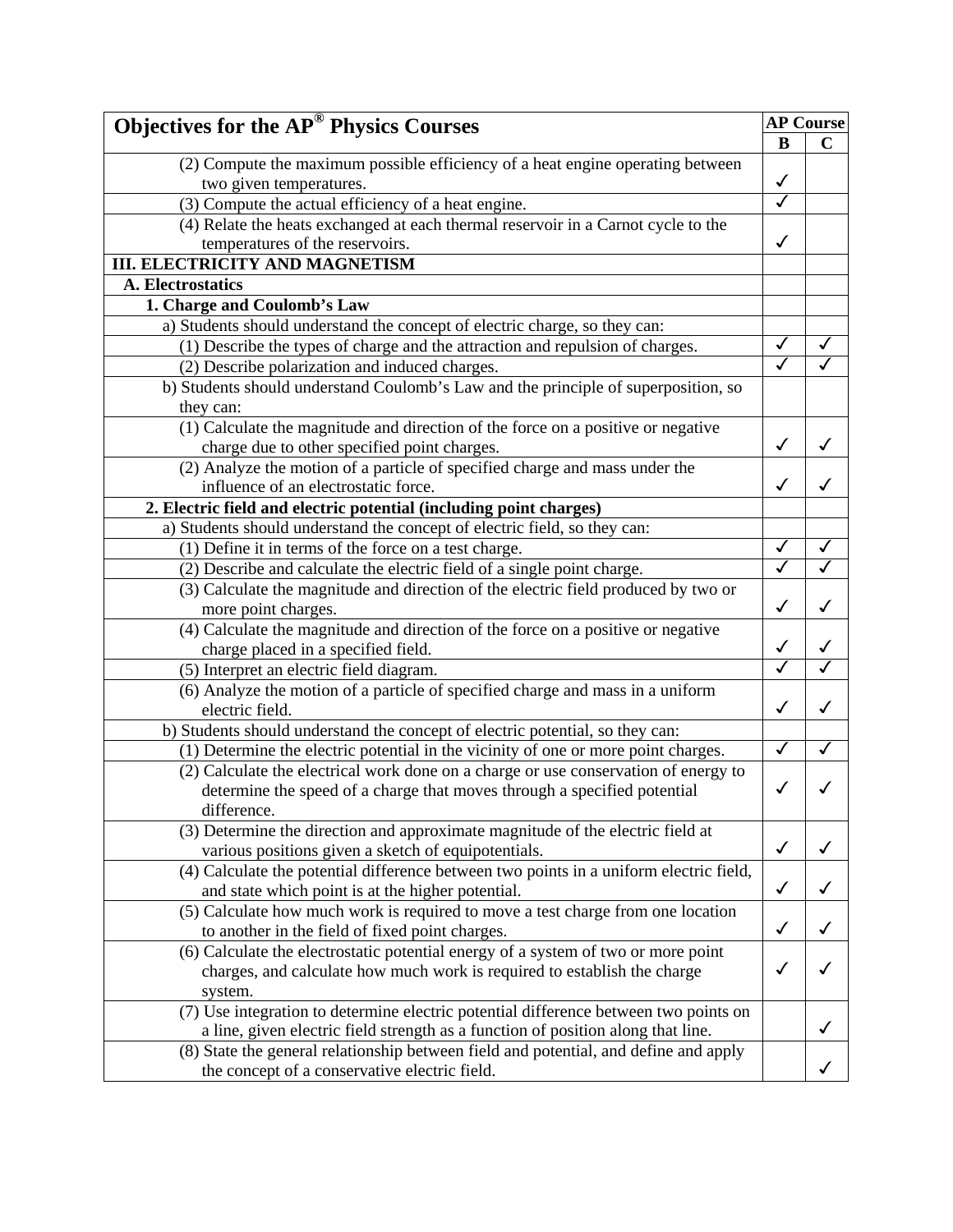| <b>Objectives for the AP<sup>®</sup> Physics Courses</b>                                                                                                      |              | <b>AP Course</b> |
|---------------------------------------------------------------------------------------------------------------------------------------------------------------|--------------|------------------|
|                                                                                                                                                               | B            | $\mathbf C$      |
| 3. Gauss's law                                                                                                                                                |              |                  |
| a) Students should understand the relationship between electric field and electric flux,                                                                      |              |                  |
| so they can:                                                                                                                                                  |              |                  |
| (1) Calculate the flux of an electric field through an arbitrary surface or of a field                                                                        |              |                  |
| uniform in magnitude over a Gaussian surface and perpendicular to it.                                                                                         |              | ✓                |
| (2) Calculate the flux of the electric field through a rectangle when the field is                                                                            |              |                  |
| perpendicular to the rectangle and a function of one coordinate only.                                                                                         |              | √                |
| (3) State and apply the relationship between flux and lines of force.                                                                                         |              |                  |
| b) Students should understand Gauss's Law, so they can:                                                                                                       |              |                  |
| (1) State the law in integral form, and apply it qualitatively to relate flux and                                                                             |              |                  |
|                                                                                                                                                               |              |                  |
| electric charge for a specified surface.                                                                                                                      |              |                  |
| (2) Apply the law, along with symmetry arguments, to determine the electric field<br>for a planar, spherical, or cylindrically symmetric charge distribution. |              |                  |
| (3) Apply the law to determine the charge density or total charge on a surface in                                                                             |              |                  |
| terms of the electric field near the surface.                                                                                                                 |              | ✓                |
| 4. Fields and potentials of other charge distributions                                                                                                        |              |                  |
| a) Students should be able to use the principle of superposition to calculate by                                                                              |              |                  |
| integration:                                                                                                                                                  |              |                  |
|                                                                                                                                                               |              | √                |
| (1) The electric field of a straight, uniformly charged wire.                                                                                                 |              |                  |
| (2) The electric field and potential on the axis of a thin ring of charge, or at the                                                                          |              |                  |
| center of a circular arc of charge.                                                                                                                           |              |                  |
| (3) The electric potential on the axis of a uniformly charged disk.                                                                                           |              |                  |
| b) Students should know the fields of highly symmetric charge distributions, so they                                                                          |              |                  |
| can:                                                                                                                                                          |              |                  |
| (1) Identify situations in which the direction of the electric field produced by a                                                                            |              |                  |
| charge distribution can be deduced from symmetry considerations.                                                                                              |              | ✓                |
| (2) Describe qualitatively the patterns and variation with distance of the electric                                                                           |              |                  |
| field of:                                                                                                                                                     |              |                  |
| (a) Oppositely-charged parallel plates.                                                                                                                       |              | ✓                |
| (b) A long, uniformly-charged wire, or thin cylindrical or spherical shell.                                                                                   |              |                  |
| (3) Use superposition to determine the fields of parallel charged planes, coaxial                                                                             |              |                  |
| cylinders, or concentric spheres.                                                                                                                             |              | ✓                |
| (4) Derive expressions for electric potential as a function of position in the above                                                                          |              |                  |
| cases.                                                                                                                                                        |              | ✓                |
| <b>B. Conductors, capacitors, dielectrics</b>                                                                                                                 |              |                  |
| 1. Electrostatics with conductors                                                                                                                             |              |                  |
| a) Students should understand the nature of electric fields in and around conductors,                                                                         |              |                  |
| so they can:                                                                                                                                                  |              |                  |
| (1) Explain the mechanics responsible for the absence of electric field inside a                                                                              |              |                  |
| conductor, and know that all excess charge must reside on the surface of the                                                                                  | √            |                  |
| conductor.                                                                                                                                                    |              |                  |
| (2) Explain why a conductor must be an equipotential, and apply this principle in                                                                             |              |                  |
| analyzing what happens when conductors are connected by wires.                                                                                                | $\checkmark$ |                  |
| (3) Show that all excess charge on a conductor must reside on its surface and that                                                                            |              |                  |
| the field outside the conductor must be perpendicular to the surface.                                                                                         |              |                  |
| b) Students should be able to describe and sketch a graph of the electric field and                                                                           |              |                  |
| potential inside and outside a charged conducting sphere.                                                                                                     |              |                  |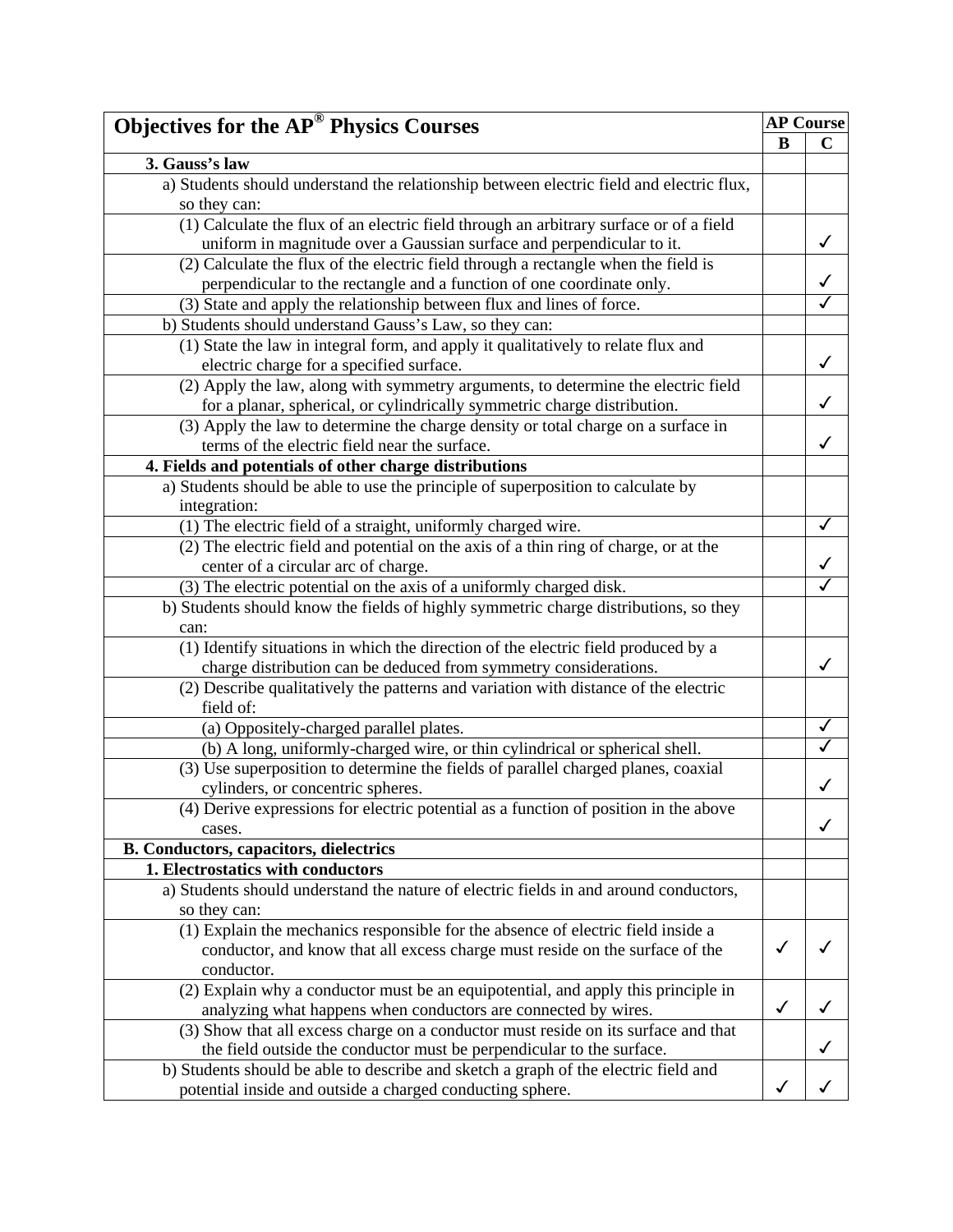| <b>Objectives for the AP<sup>®</sup> Physics Courses</b>                                                                                                                                                                                                                                                                                                                                                                                                                                                                                                                                                                                                                                                                                                                                                                                                                                                                                                                                                                                                                                                                                                                                                                                                                                                                                                                                                                                                                                                                                                                                                                                                                                                                                                                                                                                                                                                                                                                                                                            |                                                   | <b>AP Course</b>                                |
|-------------------------------------------------------------------------------------------------------------------------------------------------------------------------------------------------------------------------------------------------------------------------------------------------------------------------------------------------------------------------------------------------------------------------------------------------------------------------------------------------------------------------------------------------------------------------------------------------------------------------------------------------------------------------------------------------------------------------------------------------------------------------------------------------------------------------------------------------------------------------------------------------------------------------------------------------------------------------------------------------------------------------------------------------------------------------------------------------------------------------------------------------------------------------------------------------------------------------------------------------------------------------------------------------------------------------------------------------------------------------------------------------------------------------------------------------------------------------------------------------------------------------------------------------------------------------------------------------------------------------------------------------------------------------------------------------------------------------------------------------------------------------------------------------------------------------------------------------------------------------------------------------------------------------------------------------------------------------------------------------------------------------------------|---------------------------------------------------|-------------------------------------------------|
|                                                                                                                                                                                                                                                                                                                                                                                                                                                                                                                                                                                                                                                                                                                                                                                                                                                                                                                                                                                                                                                                                                                                                                                                                                                                                                                                                                                                                                                                                                                                                                                                                                                                                                                                                                                                                                                                                                                                                                                                                                     | B                                                 | $\mathbf C$                                     |
| c) Students should understand induced charge and electrostatic shielding, so they can:                                                                                                                                                                                                                                                                                                                                                                                                                                                                                                                                                                                                                                                                                                                                                                                                                                                                                                                                                                                                                                                                                                                                                                                                                                                                                                                                                                                                                                                                                                                                                                                                                                                                                                                                                                                                                                                                                                                                              |                                                   |                                                 |
| (1) Describe the process of charging by induction.                                                                                                                                                                                                                                                                                                                                                                                                                                                                                                                                                                                                                                                                                                                                                                                                                                                                                                                                                                                                                                                                                                                                                                                                                                                                                                                                                                                                                                                                                                                                                                                                                                                                                                                                                                                                                                                                                                                                                                                  | ✓                                                 | ✓                                               |
| (2) Explain why a neutral conductor is attracted to a charged object.                                                                                                                                                                                                                                                                                                                                                                                                                                                                                                                                                                                                                                                                                                                                                                                                                                                                                                                                                                                                                                                                                                                                                                                                                                                                                                                                                                                                                                                                                                                                                                                                                                                                                                                                                                                                                                                                                                                                                               | $\overline{\checkmark}$                           | √                                               |
| (3) Explain why there can be no electric field in a charge-free region completely                                                                                                                                                                                                                                                                                                                                                                                                                                                                                                                                                                                                                                                                                                                                                                                                                                                                                                                                                                                                                                                                                                                                                                                                                                                                                                                                                                                                                                                                                                                                                                                                                                                                                                                                                                                                                                                                                                                                                   |                                                   |                                                 |
| surrounded by a single conductor, and recognize consequences of this result.                                                                                                                                                                                                                                                                                                                                                                                                                                                                                                                                                                                                                                                                                                                                                                                                                                                                                                                                                                                                                                                                                                                                                                                                                                                                                                                                                                                                                                                                                                                                                                                                                                                                                                                                                                                                                                                                                                                                                        |                                                   | ✓                                               |
| (4) Explain why the electric field outside a closed conducting surface cannot                                                                                                                                                                                                                                                                                                                                                                                                                                                                                                                                                                                                                                                                                                                                                                                                                                                                                                                                                                                                                                                                                                                                                                                                                                                                                                                                                                                                                                                                                                                                                                                                                                                                                                                                                                                                                                                                                                                                                       |                                                   |                                                 |
| depend on the precise location of charge in the space enclosed by the conductor,                                                                                                                                                                                                                                                                                                                                                                                                                                                                                                                                                                                                                                                                                                                                                                                                                                                                                                                                                                                                                                                                                                                                                                                                                                                                                                                                                                                                                                                                                                                                                                                                                                                                                                                                                                                                                                                                                                                                                    |                                                   | ✓                                               |
| and identify consequences of this result.                                                                                                                                                                                                                                                                                                                                                                                                                                                                                                                                                                                                                                                                                                                                                                                                                                                                                                                                                                                                                                                                                                                                                                                                                                                                                                                                                                                                                                                                                                                                                                                                                                                                                                                                                                                                                                                                                                                                                                                           |                                                   |                                                 |
| 2. Capacitors                                                                                                                                                                                                                                                                                                                                                                                                                                                                                                                                                                                                                                                                                                                                                                                                                                                                                                                                                                                                                                                                                                                                                                                                                                                                                                                                                                                                                                                                                                                                                                                                                                                                                                                                                                                                                                                                                                                                                                                                                       |                                                   |                                                 |
| a) Students should understand the definition and function of capacitance, so they can:                                                                                                                                                                                                                                                                                                                                                                                                                                                                                                                                                                                                                                                                                                                                                                                                                                                                                                                                                                                                                                                                                                                                                                                                                                                                                                                                                                                                                                                                                                                                                                                                                                                                                                                                                                                                                                                                                                                                              |                                                   |                                                 |
| (1) Relate stored charge and voltage for a capacitor.                                                                                                                                                                                                                                                                                                                                                                                                                                                                                                                                                                                                                                                                                                                                                                                                                                                                                                                                                                                                                                                                                                                                                                                                                                                                                                                                                                                                                                                                                                                                                                                                                                                                                                                                                                                                                                                                                                                                                                               | $\checkmark$                                      | ✓                                               |
| (2) Relate voltage, charge, and stored energy for a capacitor.                                                                                                                                                                                                                                                                                                                                                                                                                                                                                                                                                                                                                                                                                                                                                                                                                                                                                                                                                                                                                                                                                                                                                                                                                                                                                                                                                                                                                                                                                                                                                                                                                                                                                                                                                                                                                                                                                                                                                                      | $\overline{\checkmark}$                           | ✓                                               |
| (3) Recognize situations in which energy stored in a capacitor is converted to other                                                                                                                                                                                                                                                                                                                                                                                                                                                                                                                                                                                                                                                                                                                                                                                                                                                                                                                                                                                                                                                                                                                                                                                                                                                                                                                                                                                                                                                                                                                                                                                                                                                                                                                                                                                                                                                                                                                                                |                                                   |                                                 |
| forms.                                                                                                                                                                                                                                                                                                                                                                                                                                                                                                                                                                                                                                                                                                                                                                                                                                                                                                                                                                                                                                                                                                                                                                                                                                                                                                                                                                                                                                                                                                                                                                                                                                                                                                                                                                                                                                                                                                                                                                                                                              | $\checkmark$                                      | ✓                                               |
| b) Students should understand the physics of the parallel-plate capacitor, so they can:                                                                                                                                                                                                                                                                                                                                                                                                                                                                                                                                                                                                                                                                                                                                                                                                                                                                                                                                                                                                                                                                                                                                                                                                                                                                                                                                                                                                                                                                                                                                                                                                                                                                                                                                                                                                                                                                                                                                             |                                                   |                                                 |
|                                                                                                                                                                                                                                                                                                                                                                                                                                                                                                                                                                                                                                                                                                                                                                                                                                                                                                                                                                                                                                                                                                                                                                                                                                                                                                                                                                                                                                                                                                                                                                                                                                                                                                                                                                                                                                                                                                                                                                                                                                     |                                                   |                                                 |
|                                                                                                                                                                                                                                                                                                                                                                                                                                                                                                                                                                                                                                                                                                                                                                                                                                                                                                                                                                                                                                                                                                                                                                                                                                                                                                                                                                                                                                                                                                                                                                                                                                                                                                                                                                                                                                                                                                                                                                                                                                     |                                                   | ✓                                               |
|                                                                                                                                                                                                                                                                                                                                                                                                                                                                                                                                                                                                                                                                                                                                                                                                                                                                                                                                                                                                                                                                                                                                                                                                                                                                                                                                                                                                                                                                                                                                                                                                                                                                                                                                                                                                                                                                                                                                                                                                                                     |                                                   |                                                 |
|                                                                                                                                                                                                                                                                                                                                                                                                                                                                                                                                                                                                                                                                                                                                                                                                                                                                                                                                                                                                                                                                                                                                                                                                                                                                                                                                                                                                                                                                                                                                                                                                                                                                                                                                                                                                                                                                                                                                                                                                                                     |                                                   |                                                 |
|                                                                                                                                                                                                                                                                                                                                                                                                                                                                                                                                                                                                                                                                                                                                                                                                                                                                                                                                                                                                                                                                                                                                                                                                                                                                                                                                                                                                                                                                                                                                                                                                                                                                                                                                                                                                                                                                                                                                                                                                                                     |                                                   |                                                 |
|                                                                                                                                                                                                                                                                                                                                                                                                                                                                                                                                                                                                                                                                                                                                                                                                                                                                                                                                                                                                                                                                                                                                                                                                                                                                                                                                                                                                                                                                                                                                                                                                                                                                                                                                                                                                                                                                                                                                                                                                                                     |                                                   |                                                 |
|                                                                                                                                                                                                                                                                                                                                                                                                                                                                                                                                                                                                                                                                                                                                                                                                                                                                                                                                                                                                                                                                                                                                                                                                                                                                                                                                                                                                                                                                                                                                                                                                                                                                                                                                                                                                                                                                                                                                                                                                                                     |                                                   |                                                 |
|                                                                                                                                                                                                                                                                                                                                                                                                                                                                                                                                                                                                                                                                                                                                                                                                                                                                                                                                                                                                                                                                                                                                                                                                                                                                                                                                                                                                                                                                                                                                                                                                                                                                                                                                                                                                                                                                                                                                                                                                                                     |                                                   |                                                 |
|                                                                                                                                                                                                                                                                                                                                                                                                                                                                                                                                                                                                                                                                                                                                                                                                                                                                                                                                                                                                                                                                                                                                                                                                                                                                                                                                                                                                                                                                                                                                                                                                                                                                                                                                                                                                                                                                                                                                                                                                                                     |                                                   |                                                 |
|                                                                                                                                                                                                                                                                                                                                                                                                                                                                                                                                                                                                                                                                                                                                                                                                                                                                                                                                                                                                                                                                                                                                                                                                                                                                                                                                                                                                                                                                                                                                                                                                                                                                                                                                                                                                                                                                                                                                                                                                                                     |                                                   |                                                 |
|                                                                                                                                                                                                                                                                                                                                                                                                                                                                                                                                                                                                                                                                                                                                                                                                                                                                                                                                                                                                                                                                                                                                                                                                                                                                                                                                                                                                                                                                                                                                                                                                                                                                                                                                                                                                                                                                                                                                                                                                                                     |                                                   |                                                 |
|                                                                                                                                                                                                                                                                                                                                                                                                                                                                                                                                                                                                                                                                                                                                                                                                                                                                                                                                                                                                                                                                                                                                                                                                                                                                                                                                                                                                                                                                                                                                                                                                                                                                                                                                                                                                                                                                                                                                                                                                                                     |                                                   |                                                 |
|                                                                                                                                                                                                                                                                                                                                                                                                                                                                                                                                                                                                                                                                                                                                                                                                                                                                                                                                                                                                                                                                                                                                                                                                                                                                                                                                                                                                                                                                                                                                                                                                                                                                                                                                                                                                                                                                                                                                                                                                                                     |                                                   |                                                 |
|                                                                                                                                                                                                                                                                                                                                                                                                                                                                                                                                                                                                                                                                                                                                                                                                                                                                                                                                                                                                                                                                                                                                                                                                                                                                                                                                                                                                                                                                                                                                                                                                                                                                                                                                                                                                                                                                                                                                                                                                                                     |                                                   |                                                 |
|                                                                                                                                                                                                                                                                                                                                                                                                                                                                                                                                                                                                                                                                                                                                                                                                                                                                                                                                                                                                                                                                                                                                                                                                                                                                                                                                                                                                                                                                                                                                                                                                                                                                                                                                                                                                                                                                                                                                                                                                                                     |                                                   |                                                 |
|                                                                                                                                                                                                                                                                                                                                                                                                                                                                                                                                                                                                                                                                                                                                                                                                                                                                                                                                                                                                                                                                                                                                                                                                                                                                                                                                                                                                                                                                                                                                                                                                                                                                                                                                                                                                                                                                                                                                                                                                                                     |                                                   |                                                 |
|                                                                                                                                                                                                                                                                                                                                                                                                                                                                                                                                                                                                                                                                                                                                                                                                                                                                                                                                                                                                                                                                                                                                                                                                                                                                                                                                                                                                                                                                                                                                                                                                                                                                                                                                                                                                                                                                                                                                                                                                                                     |                                                   |                                                 |
|                                                                                                                                                                                                                                                                                                                                                                                                                                                                                                                                                                                                                                                                                                                                                                                                                                                                                                                                                                                                                                                                                                                                                                                                                                                                                                                                                                                                                                                                                                                                                                                                                                                                                                                                                                                                                                                                                                                                                                                                                                     |                                                   |                                                 |
|                                                                                                                                                                                                                                                                                                                                                                                                                                                                                                                                                                                                                                                                                                                                                                                                                                                                                                                                                                                                                                                                                                                                                                                                                                                                                                                                                                                                                                                                                                                                                                                                                                                                                                                                                                                                                                                                                                                                                                                                                                     |                                                   |                                                 |
|                                                                                                                                                                                                                                                                                                                                                                                                                                                                                                                                                                                                                                                                                                                                                                                                                                                                                                                                                                                                                                                                                                                                                                                                                                                                                                                                                                                                                                                                                                                                                                                                                                                                                                                                                                                                                                                                                                                                                                                                                                     |                                                   |                                                 |
|                                                                                                                                                                                                                                                                                                                                                                                                                                                                                                                                                                                                                                                                                                                                                                                                                                                                                                                                                                                                                                                                                                                                                                                                                                                                                                                                                                                                                                                                                                                                                                                                                                                                                                                                                                                                                                                                                                                                                                                                                                     |                                                   |                                                 |
|                                                                                                                                                                                                                                                                                                                                                                                                                                                                                                                                                                                                                                                                                                                                                                                                                                                                                                                                                                                                                                                                                                                                                                                                                                                                                                                                                                                                                                                                                                                                                                                                                                                                                                                                                                                                                                                                                                                                                                                                                                     |                                                   |                                                 |
|                                                                                                                                                                                                                                                                                                                                                                                                                                                                                                                                                                                                                                                                                                                                                                                                                                                                                                                                                                                                                                                                                                                                                                                                                                                                                                                                                                                                                                                                                                                                                                                                                                                                                                                                                                                                                                                                                                                                                                                                                                     |                                                   |                                                 |
|                                                                                                                                                                                                                                                                                                                                                                                                                                                                                                                                                                                                                                                                                                                                                                                                                                                                                                                                                                                                                                                                                                                                                                                                                                                                                                                                                                                                                                                                                                                                                                                                                                                                                                                                                                                                                                                                                                                                                                                                                                     |                                                   |                                                 |
|                                                                                                                                                                                                                                                                                                                                                                                                                                                                                                                                                                                                                                                                                                                                                                                                                                                                                                                                                                                                                                                                                                                                                                                                                                                                                                                                                                                                                                                                                                                                                                                                                                                                                                                                                                                                                                                                                                                                                                                                                                     |                                                   |                                                 |
|                                                                                                                                                                                                                                                                                                                                                                                                                                                                                                                                                                                                                                                                                                                                                                                                                                                                                                                                                                                                                                                                                                                                                                                                                                                                                                                                                                                                                                                                                                                                                                                                                                                                                                                                                                                                                                                                                                                                                                                                                                     |                                                   |                                                 |
|                                                                                                                                                                                                                                                                                                                                                                                                                                                                                                                                                                                                                                                                                                                                                                                                                                                                                                                                                                                                                                                                                                                                                                                                                                                                                                                                                                                                                                                                                                                                                                                                                                                                                                                                                                                                                                                                                                                                                                                                                                     |                                                   |                                                 |
|                                                                                                                                                                                                                                                                                                                                                                                                                                                                                                                                                                                                                                                                                                                                                                                                                                                                                                                                                                                                                                                                                                                                                                                                                                                                                                                                                                                                                                                                                                                                                                                                                                                                                                                                                                                                                                                                                                                                                                                                                                     |                                                   |                                                 |
|                                                                                                                                                                                                                                                                                                                                                                                                                                                                                                                                                                                                                                                                                                                                                                                                                                                                                                                                                                                                                                                                                                                                                                                                                                                                                                                                                                                                                                                                                                                                                                                                                                                                                                                                                                                                                                                                                                                                                                                                                                     |                                                   |                                                 |
| relationship is plausible.                                                                                                                                                                                                                                                                                                                                                                                                                                                                                                                                                                                                                                                                                                                                                                                                                                                                                                                                                                                                                                                                                                                                                                                                                                                                                                                                                                                                                                                                                                                                                                                                                                                                                                                                                                                                                                                                                                                                                                                                          |                                                   |                                                 |
| (1) Describe the electric field inside the capacitor, and relate the strength of this<br>field to the potential difference between the plates and the plate separation.<br>(2) Relate the electric field to the density of the charge on the plates.<br>(3) Derive an expression for the capacitance of a parallel-plate capacitor.<br>(4) Determine how changes in dimension will affect the value of the capacitance.<br>(5) Derive and apply expressions for the energy stored in a parallel-plate capacitor<br>and for the energy density in the field between the plates.<br>(6) Analyze situations in which capacitor plates are moved apart or moved closer<br>together, or in which a conducting slab is inserted between capacitor plates,<br>either with a battery connected between the plates or with the charge on the<br>plates held fixed.<br>c) Students should understand cylindrical and spherical capacitors, so they can:<br>(1) Describe the electric field inside each.<br>(2) Derive an expression for the capacitance of each.<br>3. Dielectrics<br>Students should understand the behavior of dielectrics, so they can:<br>a) Describe how the insertion of a dielectric between the plates of a charged parallel-<br>plate capacitor affects its capacitance and the field strength and voltage between the<br>plates.<br>b) Analyze situations in which a dielectric slab is inserted between the plates of a<br>capacitor.<br>C. Electric circuits<br>1. Current, resistance, power<br>a) Students should understand the definition of electric current, so they can relate the<br>magnitude and direction of the current to the rate of flow of positive and negative<br>charge.<br>b) Students should understand conductivity, resistivity, and resistance, so they can:<br>(1) Relate current and voltage for a resistor.<br>(2) Write the relationship between electric field strength and current density in a<br>conductor, and describe, in terms of the drift velocity of electrons, why such a | $\checkmark$<br>$\checkmark$<br>✓<br>$\checkmark$ | ✓<br>✓<br>✓<br>✓<br>✓<br>✓<br>$\checkmark$<br>✓ |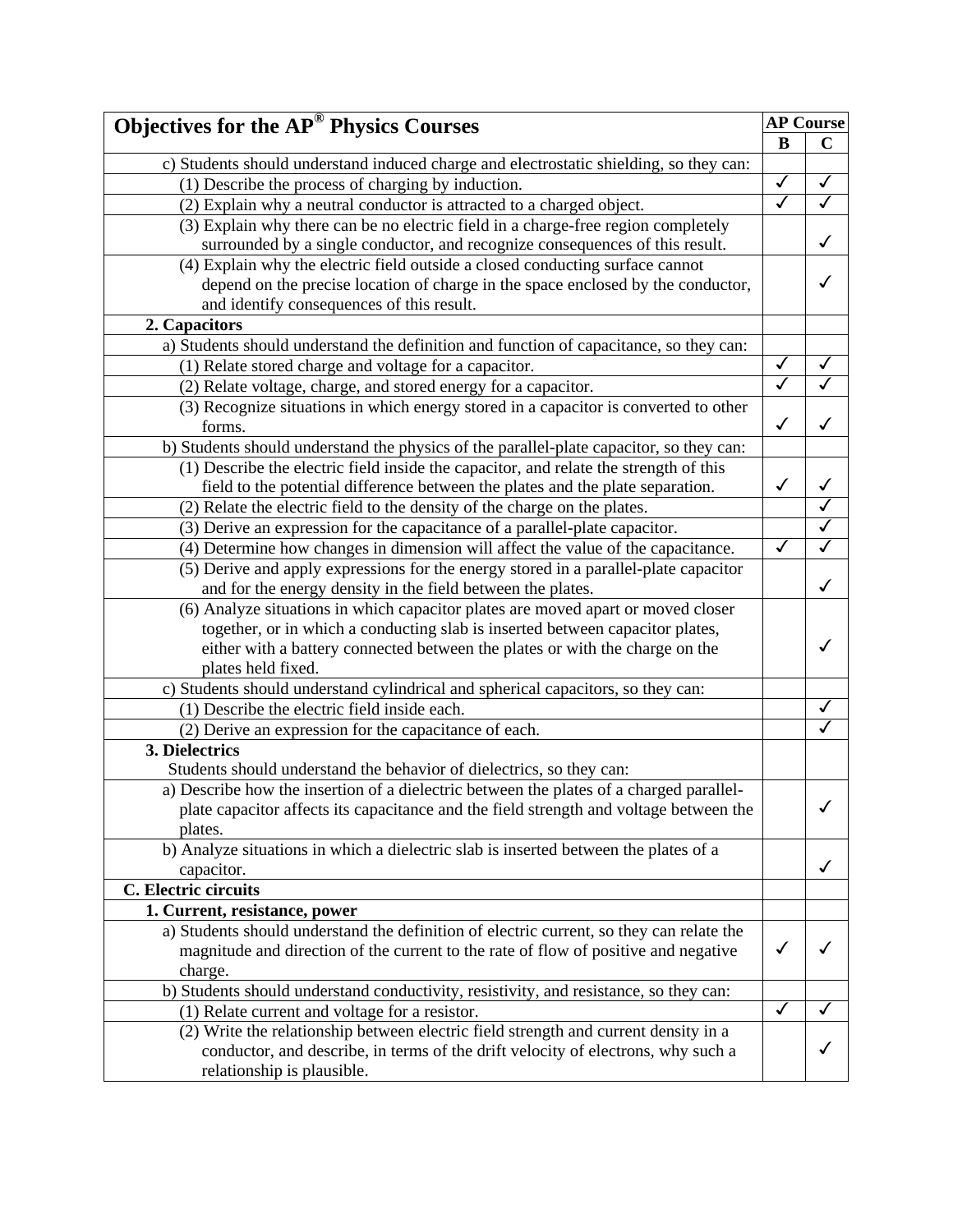| <b>Objectives for the AP® Physics Courses</b>                                          | <b>AP Course</b> |             |
|----------------------------------------------------------------------------------------|------------------|-------------|
|                                                                                        | B                | $\mathbf C$ |
| (3) Describe how the resistance of a resistor depends upon its length and cross-       |                  |             |
| sectional area, and apply this result in comparing current flow in resistors of        | ✓                | ℐ           |
| different material or different geometry.                                              |                  |             |
| (4) Derive an expression for the resistance of a resistor of uniform cross-section in  |                  |             |
| terms of its dimensions and the resistivity of the material from which it is           |                  |             |
| constructed.                                                                           |                  |             |
| (5) Derive expressions that relate the current, voltage, and resistance to the rate at |                  |             |
| which heat is produced when current passes through a resistor.                         |                  |             |
| (6) Apply the relationships for the rate of heat production in a resistor.             | $\checkmark$     |             |
| 2. Steady-state direct current circuits with batteries and resistors only              |                  |             |
| a) Students should understand the behavior of series and parallel combinations of      |                  |             |
| resistors, so they can:                                                                |                  |             |
| (1) Identify on a circuit diagram whether resistors are in series or in parallel.      | ✓                | ✓           |
| (2) Determine the ratio of the voltages across resistors connected in series or the    |                  |             |
| ratio of the currents through resistors connected in parallel.                         | ✓                | ✓           |
| (3) Calculate the equivalent resistance of a network of resistors that can be broken   |                  |             |
| down into series and parallel combinations.                                            | $\checkmark$     |             |
| (4) Calculate the voltage, current, and power dissipation for any resistor in such a   |                  |             |
| network of resistors connected to a single power supply.                               | $\checkmark$     | ✓           |
| (5) Design a simple series-parallel circuit that produces a given current through and  |                  |             |
| potential difference across one specified component, and draw a diagram for the        | ✓                |             |
| circuit using conventional symbols.                                                    |                  |             |
| b) Students should understand the properties of ideal and real batteries, so they can: |                  |             |
| (1) Calculate the terminal voltage of a battery of specified emf and internal          |                  |             |
| resistance from which a known current is flowing.                                      | $\checkmark$     | ✓           |
| (2) Calculate the rate at which a battery is supplying energy to a circuit or is being |                  |             |
| charged up by a circuit.                                                               |                  | ✓           |
| c) Students should be able to apply Ohm's law and Kirchhoff's rules to direct-current  |                  |             |
| circuits, in order to:                                                                 |                  |             |
| (1) Determine a single unknown current, voltage, or resistance.                        | ✓                |             |
| (2) Set up and solve simultaneous equations to determine two unknown currents.         |                  |             |
| d) Students should understand the properties of voltmeters and ammeters, so they can:  |                  |             |
| (1) State whether the resistance of each is high or low.                               |                  |             |
| (2) Identify or show correct methods of connecting meters into circuits in order to    |                  |             |
| measure voltage or current.                                                            | $\checkmark$     |             |
| (3) Assess qualitatively the effect of finite meter resistance on a circuit into which |                  |             |
| these meters are connected.                                                            |                  | ✓           |
| 3. Capacitors in circuits                                                              |                  |             |
| a) Students should understand the $t = 0$ and steady-state behavior of capacitors      |                  |             |
| connected in series or in parallel, so they can:                                       |                  |             |
| (1) Calculate the equivalent capacitance of a series or parallel combination.          | ✓                | ✓           |
| (2) Describe how stored charge is divided between capacitors connected in parallel.    | ✓                |             |
| (3) Determine the ratio of voltages for capacitors connected in series.                | ✓                |             |
| (4) Calculate the voltage or stored charge, under steady-state conditions, for a       |                  |             |
| capacitor connected to a circuit consisting of a battery and resistors.                | ✓                |             |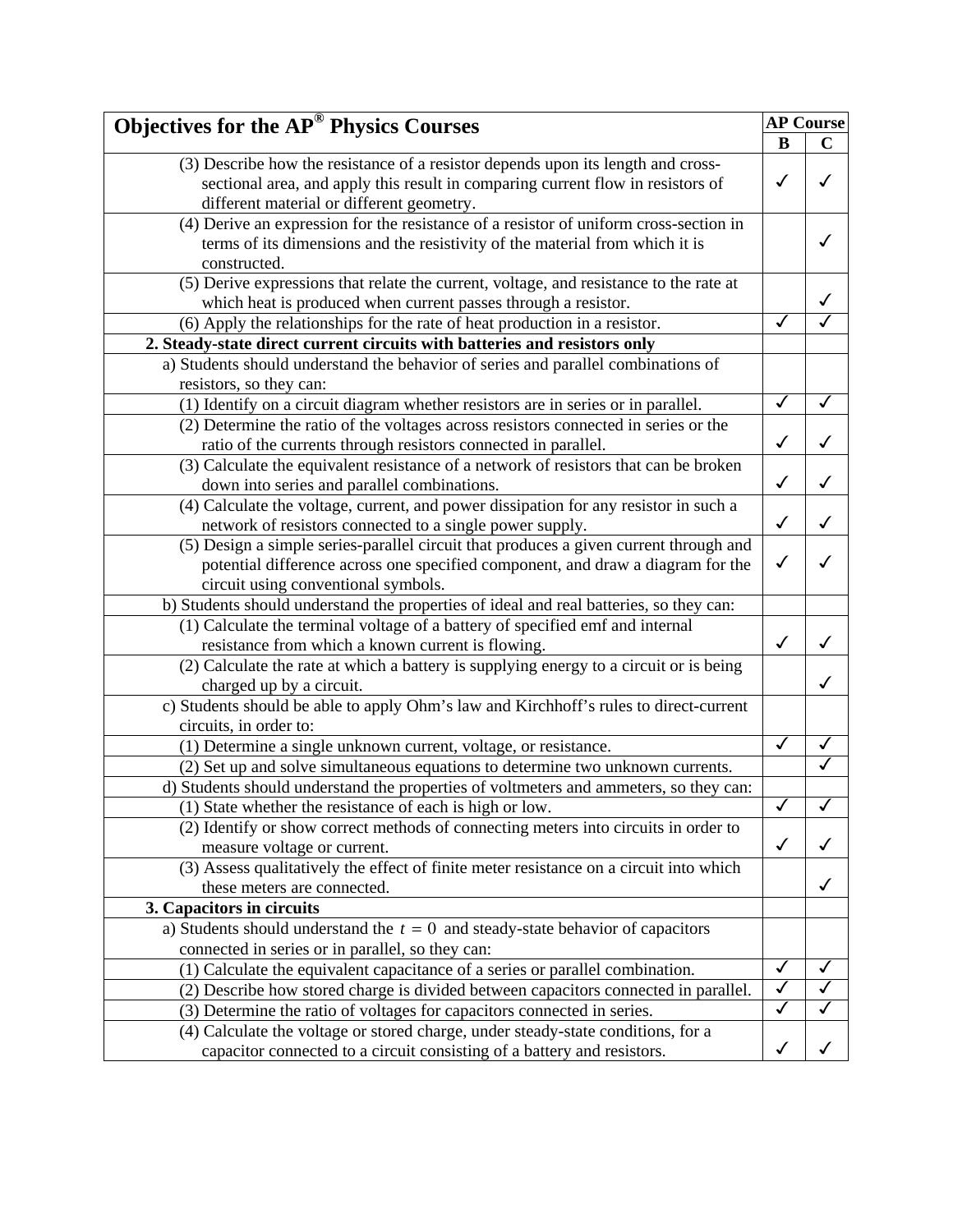| <b>Objectives for the AP<sup>®</sup> Physics Courses</b>                                     |              | <b>AP Course</b> |
|----------------------------------------------------------------------------------------------|--------------|------------------|
|                                                                                              | B            | $\mathbf C$      |
| b) Students should understand the discharging or charging of a capacitor through a           |              |                  |
| resistor, so they can:                                                                       |              |                  |
| (1) Calculate and interpret the time constant of the circuit.                                |              | ✓                |
| (2) Sketch or identify graphs of stored charge or voltage for the capacitor, or of           |              |                  |
| current or voltage for the resistor, and indicate on the graph the significance of           |              |                  |
| the time constant.                                                                           |              |                  |
| (3) Write expressions to describe the time dependence of the stored charge or                |              |                  |
| voltage for the capacitor, or of the current or voltage for the resistor.                    |              | ✓                |
| (4) Analyze the behavior of circuits containing several capacitors and resistors,            |              |                  |
| including analyzing or sketching graphs that correctly indicate how voltages and             |              |                  |
| currents vary with time.                                                                     |              |                  |
| <b>D. Magnetic Fields</b>                                                                    |              |                  |
| 1. Forces on moving charges in magnetic fields                                               |              |                  |
| Students should understand the force experienced by a charged particle in a magnetic         |              |                  |
| field, so they can:                                                                          |              |                  |
| a) Calculate the magnitude and direction of the force in terms of $q$ , $v$ , and, $B$ , and |              |                  |
| explain why the magnetic force can perform no work.                                          | $\checkmark$ |                  |
| b) Deduce the direction of a magnetic field from information about the forces                |              |                  |
| experienced by charged particles moving through that field.                                  |              |                  |
| c) Describe the paths of charged particles moving in uniform magnetic fields.                |              |                  |
| d) Derive and apply the formula for the radius of the circular path of a charge that         |              |                  |
| moves perpendicular to a uniform magnetic field.                                             | ✓            |                  |
| e) Describe under what conditions particles will move with constant velocity through         |              |                  |
| crossed electric and magnetic fields.                                                        | $\checkmark$ |                  |
| 2. Forces on current-carrying wires in magnetic fields                                       |              |                  |
| Students should understand the force exerted on a current-carrying wire in a magnetic        |              |                  |
| field, so they can:                                                                          |              |                  |
| a) Calculate the magnitude and direction of the force on a straight segment of current-      |              |                  |
| carrying wire in a uniform magnetic field.                                                   | $\checkmark$ | ✓                |
| b) Indicate the direction of magnetic forces on a current-carrying loop of wire in a         |              |                  |
| magnetic field, and determine how the loop will tend to rotate as a consequence of           | ✓            |                  |
| these forces.                                                                                |              |                  |
| c) Calculate the magnitude and direction of the torque experienced by a rectangular          |              |                  |
| loop of wire carrying a current in a magnetic field.                                         |              | ✓                |
| 3. Fields of long current-carrying wires                                                     |              |                  |
| Students should understand the magnetic field produced by a long straight current-           |              |                  |
| carrying wire, so they can:                                                                  |              |                  |
| a) Calculate the magnitude and direction of the field at a point in the vicinity of such a   |              |                  |
| wire.                                                                                        | $\checkmark$ |                  |
| b) Use superposition to determine the magnetic field produced by two long wires.             | ✓            |                  |
| c) Calculate the force of attraction or repulsion between two long current-carrying          |              |                  |
| wires.                                                                                       | $\checkmark$ | ✓                |
| 4. Biot-Savart law and Ampere's law                                                          |              |                  |
| a) Students should understand the Biot-Savart Law, so they can:                              |              |                  |
| (1) Deduce the magnitude and direction of the contribution to the magnetic field             |              |                  |
| made by a short straight segment of current-carrying wire.                                   |              |                  |
| (2) Derive and apply the expression for the magnitude of $\bf{B}$ on the axis of a circular  |              |                  |
| loop of current.                                                                             |              |                  |
|                                                                                              |              |                  |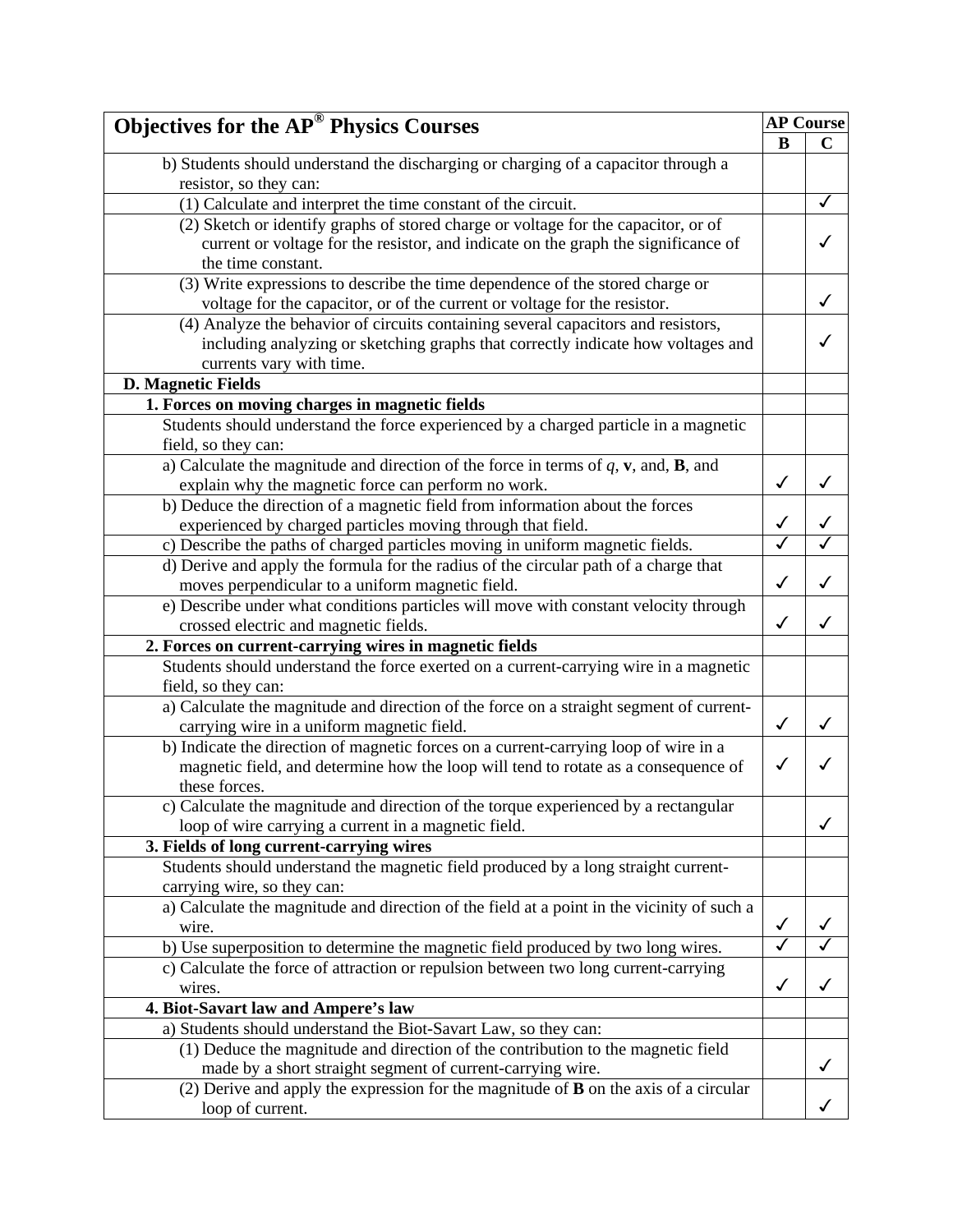| <b>Objectives for the AP<sup>®</sup> Physics Courses</b>                                 |              | <b>AP Course</b> |
|------------------------------------------------------------------------------------------|--------------|------------------|
|                                                                                          | B            | $\mathbf C$      |
| b) Students should understand the statement and application of Ampere's Law in           |              |                  |
| integral form, so they can:                                                              |              |                  |
| (1) State the law precisely.                                                             |              | ✓                |
| (2) Use Ampere's law, plus symmetry arguments and the right-hand rule, to relate         |              |                  |
| magnetic field strength to current for planar or cylindrical symmetries.                 |              | ✓                |
| c) Students should be able to apply the superposition principle so they can determine    |              |                  |
| the magnetic field produced by combinations of the configurations listed above.          |              | ✓                |
| E. Electromagnetism                                                                      |              |                  |
| 1. Electromagnetic induction (including Faraday's law and Lenz's law)                    |              |                  |
| a) Students should understand the concept of magnetic flux, so they can:                 |              |                  |
| (1) Calculate the flux of a uniform magnetic field through a loop of arbitrary           |              |                  |
| orientation.                                                                             | ✓            |                  |
| (2) Use integration to calculate the flux of a non-uniform magnetic field, whose         |              |                  |
| magnitude is a function of one coordinate, through a rectangular loop                    |              |                  |
| perpendicular to the field.                                                              |              |                  |
| b) Students should understand Faraday's law and Lenz's law, so they can:                 |              |                  |
| (1) Recognize situations in which changing flux through a loop will cause an             |              |                  |
| induced emf or current in the loop.                                                      | $\checkmark$ | J                |
| (2) Calculate the magnitude and direction of the induced emf and current in a loop       |              |                  |
| of wire or a conducting bar under the following conditions:                              |              |                  |
| (a) The magnitude of a related quantity such as magnetic field or area of the            |              |                  |
| loop is changing at a constant rate.                                                     | $\checkmark$ | ✓                |
| (b) The magnitude of a related quantity such as magnetic field or area of the            |              |                  |
| loop is a specified non-linear function of time.                                         |              |                  |
| c) Students should be able to analyze the forces that act on induced currents so they    |              |                  |
| can determine the mechanical consequences of those forces.                               |              |                  |
| 2. Inductance (including $LR$ and $LC$ circuits)                                         |              |                  |
| a) Students should understand the concept of inductance, so they can:                    |              |                  |
| (1) Calculate the magnitude and sense of the emf in an inductor through which a          |              |                  |
| specified changing current is flowing.                                                   |              | ✓                |
| (2) Derive and apply the expression for the self-inductance of a long solenoid.          |              |                  |
| b) Students should understand the transient and steady state behavior of DC circuits     |              |                  |
| containing resistors and inductors, so they can:                                         |              |                  |
| (1) Apply Kirchhoff's rules to a simple $LR$ series circuit to obtain a differential     |              |                  |
| equation for the current as a function of time.                                          |              | ✓                |
| $(2)$ Solve the differential equation obtained in $(1)$ for the current as a function of |              |                  |
| time through the battery, using separation of variables.                                 |              | ✓                |
| (3) Calculate the initial transient currents and final steady state currents through     |              |                  |
| any part of a simple series and parallel circuit containing an inductor and one or       |              | ✓                |
| more resistors.                                                                          |              |                  |
| (4) Sketch graphs of the current through or voltage across the resistors or inductor     |              |                  |
| in a simple series and parallel circuit.                                                 |              |                  |
| (5) Calculate the rate of change of current in the inductor as a function of time.       |              |                  |
| (6) Calculate the energy stored in an inductor that has a steady current flowing         |              |                  |
| through it.                                                                              |              | √                |
| 3. Maxwell's equations                                                                   |              |                  |
| Students should be familiar with Maxwell's equations so they can associate each          |              |                  |
| equation with its implications.                                                          |              |                  |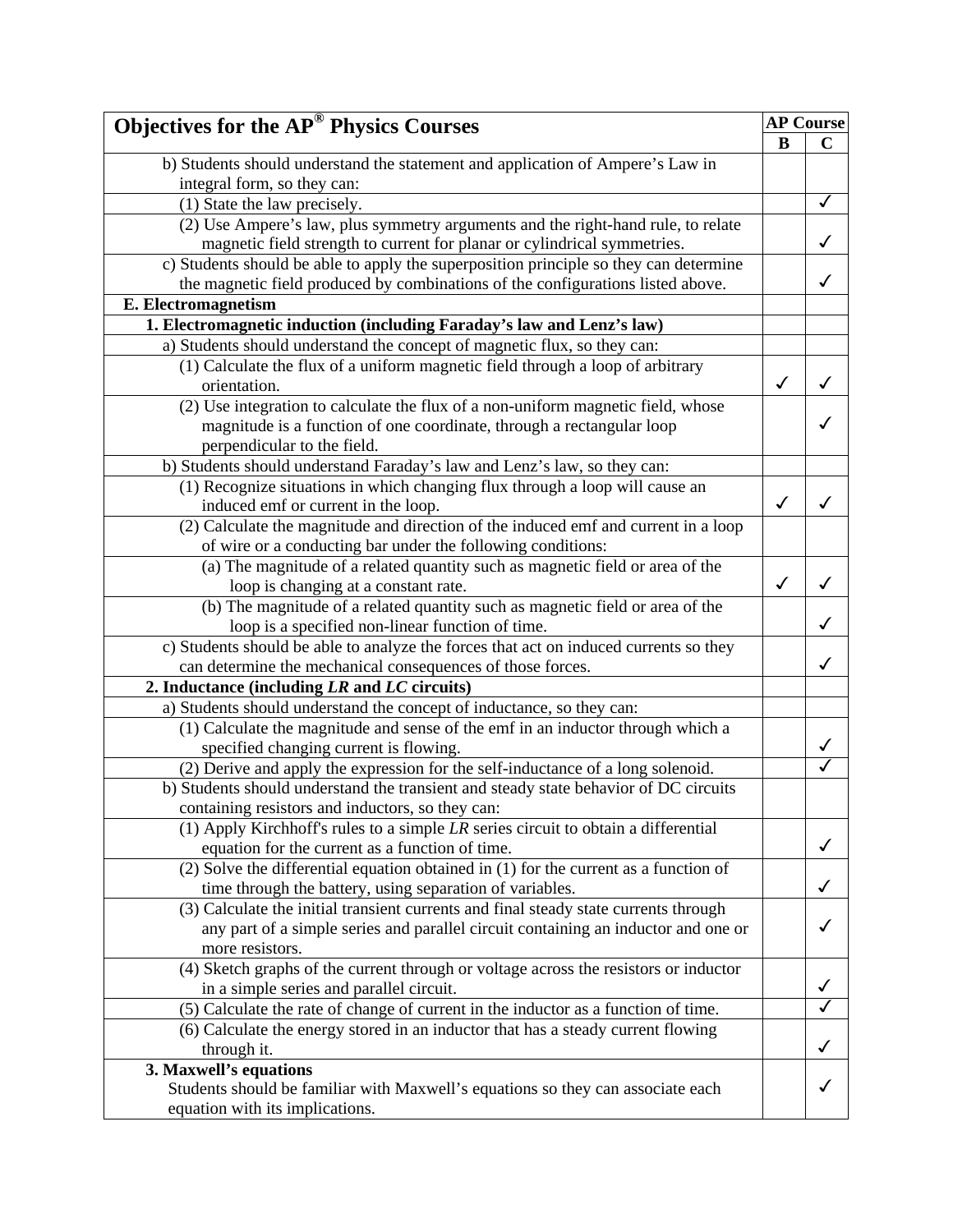| <b>Objectives for the AP<sup>®</sup> Physics Courses</b>                               | <b>AP Course</b>        |             |
|----------------------------------------------------------------------------------------|-------------------------|-------------|
|                                                                                        | B                       | $\mathbf C$ |
| <b>IV. WAVES AND OPTICS</b>                                                            |                         |             |
| A. Wave motion (including sound)                                                       |                         |             |
| 1. Traveling waves                                                                     |                         |             |
| Students should understand the description of traveling waves, so they can:            |                         |             |
| a) Sketch or identify graphs that represent traveling waves and determine the          |                         |             |
| amplitude, wavelength, and frequency of a wave from such a graph.                      | $\checkmark$            |             |
| b) Apply the relation among wavelength, frequency, and velocity for a wave.            | $\overline{\checkmark}$ |             |
| c) Understand qualitatively the Doppler effect for sound in order to explain why there |                         |             |
| is a frequency shift in both the moving-source and moving-observer case.               | $\checkmark$            |             |
| d) Describe reflection of a wave from the fixed or free end of a string.               | $\overline{\checkmark}$ |             |
| e) Describe qualitatively what factors determine the speed of waves on a string and    |                         |             |
| the speed of sound.                                                                    | ✓                       |             |
| 2. Wave propagation                                                                    |                         |             |
| a) Students should understand the difference between transverse and longitudinal       |                         |             |
| waves, and be able to explain qualitatively why transverse waves can exhibit           | $\checkmark$            |             |
| polarization.                                                                          |                         |             |
| b) Students should understand the inverse-square law, so they can calculate the        |                         |             |
| intensity of waves at a given distance from a source of specified power and            | ✓                       |             |
|                                                                                        |                         |             |
| compare the intensities at different distances from the source.                        |                         |             |
| 3. Standing waves                                                                      |                         |             |
| Students should understand the physics of standing waves, so they can:                 |                         |             |
| a) Sketch possible standing wave modes for a stretched string that is fixed at both    | $\checkmark$            |             |
| ends, and determine the amplitude, wavelength, and frequency of such standing          |                         |             |
| waves.                                                                                 |                         |             |
| b) Describe possible standing sound waves in a pipe that has either open or closed     | ✓                       |             |
| ends, and determine the wavelength and frequency of such standing waves.               |                         |             |
| 4. Superposition                                                                       |                         |             |
| Students should understand the principle of superposition, so they can apply it to     | $\checkmark$            |             |
| traveling waves moving in opposite directions, and describe how a standing wave        |                         |             |
| may be formed by superposition.                                                        |                         |             |
| <b>B.</b> Physical optics                                                              |                         |             |
| 1. Interference and diffraction                                                        |                         |             |
| Students should understand the interference and diffraction of waves, so they can:     |                         |             |
| a) Apply the principles of interference to coherent sources in order to:               |                         |             |
| (1) Describe the conditions under which the waves reaching an observation point        |                         |             |
| from two or more sources will all interfere constructively, or under which the         | $\checkmark$            |             |
| waves from two sources will interfere destructively.                                   |                         |             |
| (2) Determine locations of interference maxima or minima for two sources or            |                         |             |
| determine the frequencies or wavelengths that can lead to constructive or              | $\checkmark$            |             |
| destructive interference at a certain point.                                           |                         |             |
| (3) Relate the amplitude produced by two or more sources that interfere                |                         |             |
| constructively to the amplitude and intensity produced by a single source.             | $\checkmark$            |             |
| b) Apply the principles of interference and diffraction to waves that pass through a   |                         |             |
| single or double slit or through a diffraction grating, so they can:                   |                         |             |
| (1) Sketch or identify the intensity pattern that results when monochromatic waves     |                         |             |
| pass through a single slit and fall on a distant screen, and describe how this         | √                       |             |
| pattern will change if the slit width or the wavelength of the waves is changed.       |                         |             |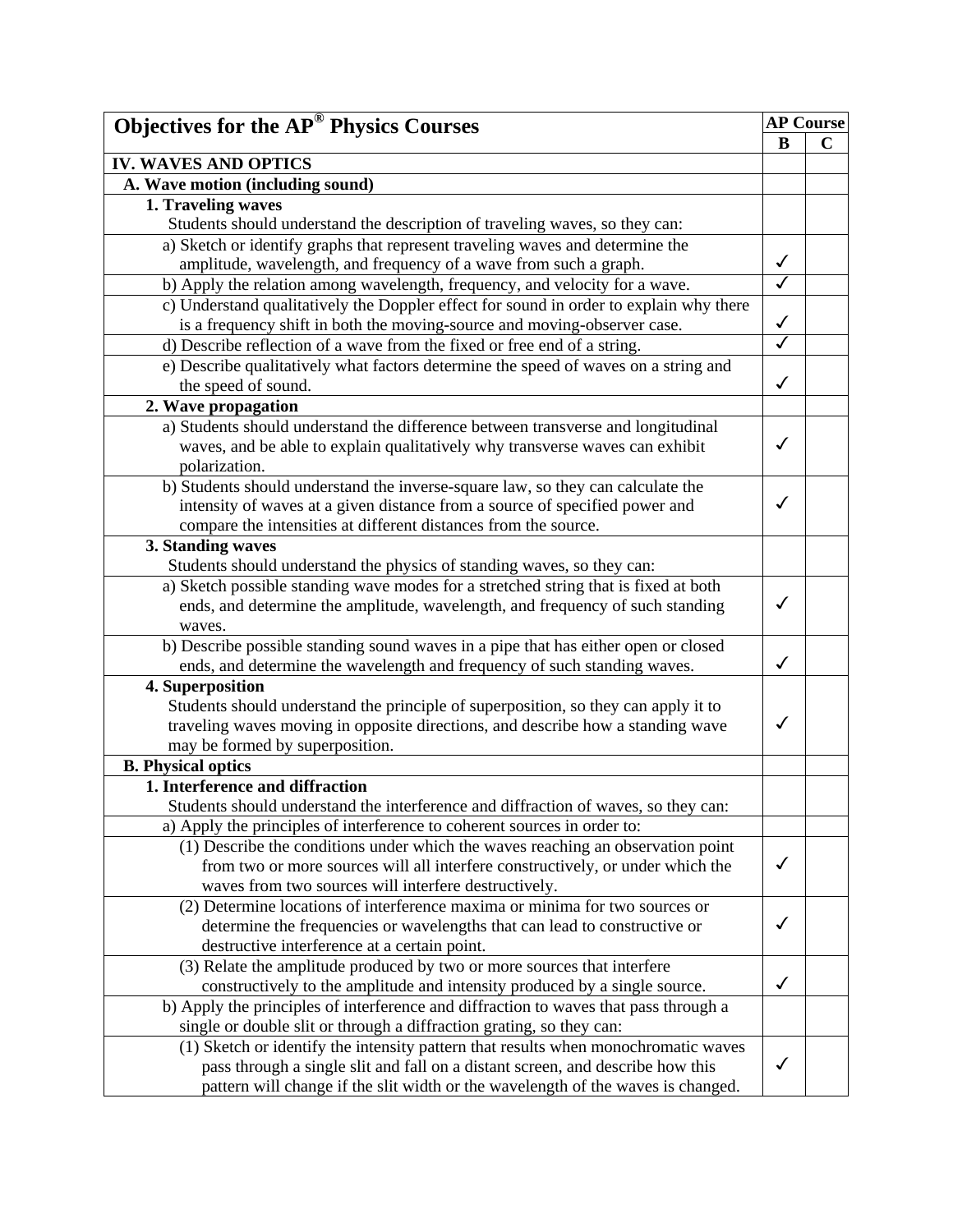| <b>Objectives for the AP<sup>®</sup> Physics Courses</b>                                  |              | <b>AP Course</b> |  |
|-------------------------------------------------------------------------------------------|--------------|------------------|--|
|                                                                                           | B            | $\mathbf C$      |  |
| (2) Calculate, for a single-slit pattern, the angles or the positions on a distant screen |              |                  |  |
| where the intensity is zero.                                                              | $\checkmark$ |                  |  |
| (3) Sketch or identify the intensity pattern that results when monochromatic waves        |              |                  |  |
| pass through a double slit, and identify which features of the pattern result from        | $\checkmark$ |                  |  |
| single-slit diffraction and which from two-slit interference.                             |              |                  |  |
| (4) Calculate, for a two-slit interference pattern, the angles or the positions on a      |              |                  |  |
| distant screen at which intensity maxima or minima occur.                                 | $\checkmark$ |                  |  |
| (5) Describe or identify the interference pattern formed by a diffraction grating,        |              |                  |  |
| calculate the location of intensity maxima, and explain qualitatively why a               |              |                  |  |
| multiple-slit grating is better than a two-slit grating for making accurate               | ✓            |                  |  |
| determinations of wavelength.                                                             |              |                  |  |
| c) Apply the principles of interference to light reflected by thin films, so they can:    |              |                  |  |
| (1) State under what conditions a phase reversal occurs when light is reflected from      |              |                  |  |
| the interface between two media of different indices of refraction.                       | $\checkmark$ |                  |  |
| (2) Determine whether rays of monochromatic light reflected perpendicularly from          |              |                  |  |
| two such interfaces will interfere constructively or destructively, and thereby           |              |                  |  |
| account for Newton's rings and similar phenomena, and explain how glass may               | $\checkmark$ |                  |  |
| be coated to minimize reflection of visible light.                                        |              |                  |  |
| 2. Dispersion of light and the electromagnetic spectrum                                   |              |                  |  |
| Students should understand dispersion and the electromagnetic spectrum, so they can:      |              |                  |  |
| a) Relate a variation of index of refraction with frequency to a variation in refraction. | $\checkmark$ |                  |  |
| b) Know the names associated with electromagnetic radiation and be able to arrange        |              |                  |  |
| in order of increasing wavelength the following: visible light of various colors,         | √            |                  |  |
| ultraviolet light, infrared light, radio waves, x-rays, and gamma rays.                   |              |                  |  |
| C. Geometric optics                                                                       |              |                  |  |
| 1. Reflection and refraction                                                              |              |                  |  |
| Students should understand the principles of reflection and refraction, so they can:      |              |                  |  |
| a) Determine how the speed and wavelength of light change when light passes from          |              |                  |  |
| one medium into another.                                                                  | $\checkmark$ |                  |  |
| b) Show on a diagram the directions of reflected and refracted rays.                      |              |                  |  |
| c) Use Snell's Law to relate the directions of the incident ray and the refracted ray,    |              |                  |  |
| and the indices of refraction of the media.                                               | √            |                  |  |
| d) Identify conditions under which total internal reflection will occur.                  |              |                  |  |
| 2. Mirrors                                                                                |              |                  |  |
| Students should understand image formation by plane or spherical mirrors, so they         |              |                  |  |
| can:                                                                                      |              |                  |  |
| a) Locate by ray tracing the image of an object formed by a plane mirror, and             |              |                  |  |
| determine whether the image is real or virtual, upright or inverted, enlarged or          | $\checkmark$ |                  |  |
| reduced in size.                                                                          |              |                  |  |
| b) Relate the focal point of a spherical mirror to its center of curvature.               | ✓            |                  |  |
| c) Locate by ray tracing the image of a real object, given a diagram of a mirror with     |              |                  |  |
| the focal point shown, and determine whether the image is real or virtual, upright or     | $\checkmark$ |                  |  |
| inverted, enlarged or reduced in size.                                                    |              |                  |  |
| d) Use the mirror equation to relate the object distance, image distance, and focal       |              |                  |  |
| length for a lens, and determine the image size in terms of the object size.              | ✓            |                  |  |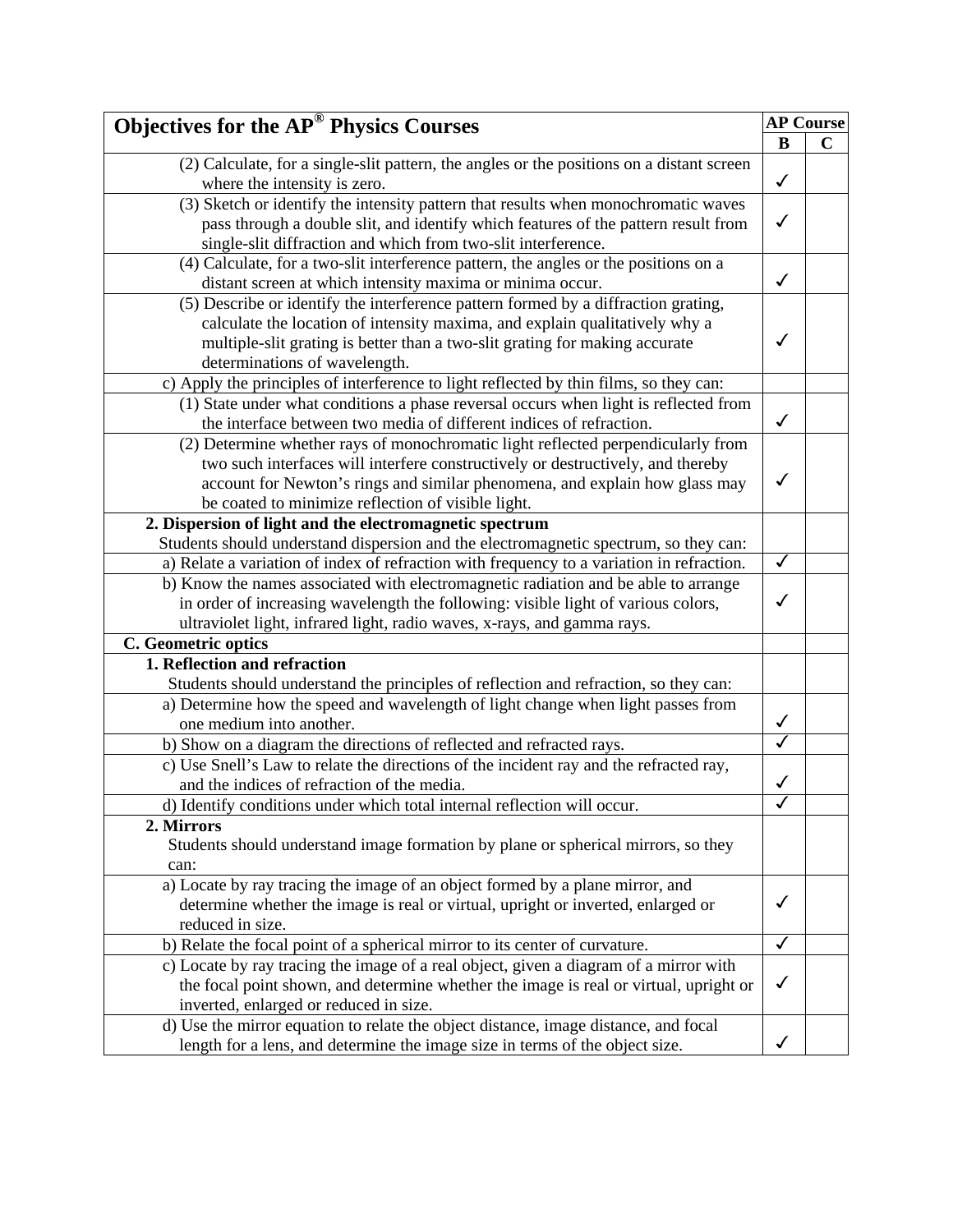| <b>Objectives for the AP<sup>®</sup> Physics Courses</b>                                 | <b>AP Course</b> |             |
|------------------------------------------------------------------------------------------|------------------|-------------|
|                                                                                          | B                | $\mathbf C$ |
| 3. Lenses                                                                                |                  |             |
| Students should understand image formation by converging or diverging lenses, so         |                  |             |
| they can:                                                                                |                  |             |
| a) Determine whether the focal length of a lens is increased or decreased as a result of |                  |             |
| a change in the curvature of its surfaces, or in the index of refraction of the material | $\checkmark$     |             |
| of which the lens is made, or the medium in which it is immersed.                        |                  |             |
| b) Determine by ray tracing the location of the image of a real object located inside or |                  |             |
| outside the focal point of the lens, and state whether the resulting image is upright    | $\checkmark$     |             |
| or inverted, real or virtual.                                                            |                  |             |
| c) Use the thin lens equation to relate the object distance, image distance, and focal   |                  |             |
| length for a lens, and determine the image size in terms of the object size.             | $\checkmark$     |             |
| d) Analyze simple situations in which the image formed by one lens serves as the         |                  |             |
| object for another lens.                                                                 | ✓                |             |
| V. ATOMIC AND NUCLEAR PHYSICS                                                            |                  |             |
| A. Atomic physics and quantum effects                                                    |                  |             |
| 1. Photons, the photoelectric effect, Compton scattering, x-rays                         |                  |             |
| a) Students should know the properties of photons, so they can:                          |                  |             |
| (1) Relate the energy of a photon in joules or electron-volts to its wavelength or       |                  |             |
| frequency.                                                                               | $\checkmark$     |             |
| (2) Relate the linear momentum of a photon to its energy or wavelength, and apply        |                  |             |
| linear momentum conservation to simple processes involving the emission,                 | $\checkmark$     |             |
| absorption, or reflection of photons.                                                    |                  |             |
| (3) Calculate the number of photons per second emitted by a monochromatic                |                  |             |
| source of specific wavelength and power.                                                 | ✓                |             |
| b) Students should understand the photoelectric effect, so they can:                     |                  |             |
| (1) Describe a typical photoelectric-effect experiment, and explain what                 |                  |             |
| experimental observations provide evidence for the photon nature of light.               | $\checkmark$     |             |
| (2) Describe qualitatively how the number of photoelectrons and their maximum            |                  |             |
| kinetic energy depend on the wavelength and intensity of the light striking the          | $\checkmark$     |             |
| surface, and account for this dependence in terms of a photon model of light.            |                  |             |
| (3) Determine the maximum kinetic energy of photoelectrons ejected by photons of         |                  |             |
| one energy or wavelength, when given the maximum kinetic energy of                       | $\checkmark$     |             |
| photoelectrons for a different photon energy or wavelength.                              |                  |             |
| (4) Sketch or identify a graph of stopping potential versus frequency for a              |                  |             |
| photoelectric-effect experiment, determine from such a graph the threshold               | $\checkmark$     |             |
| frequency and work function, and calculate an approximate value of $h/e$ .               |                  |             |
| c) Students should understand Compton scattering, so they can:                           |                  |             |
| (1) Describe Compton's experiment, and state what results were observed and by           |                  |             |
| what sort of analysis these results may be explained.                                    | $\checkmark$     |             |
| (2) Account qualitatively for the increase of photon wavelength that is observed,        |                  |             |
| and explain the significance of the Compton wavelength.                                  | $\checkmark$     |             |
| d) Students should understand the nature and production of x-rays, so they can           |                  |             |
| calculate the shortest wavelength of x-rays that may be produced by electrons            | ✓                |             |
| accelerated through a specified voltage.                                                 |                  |             |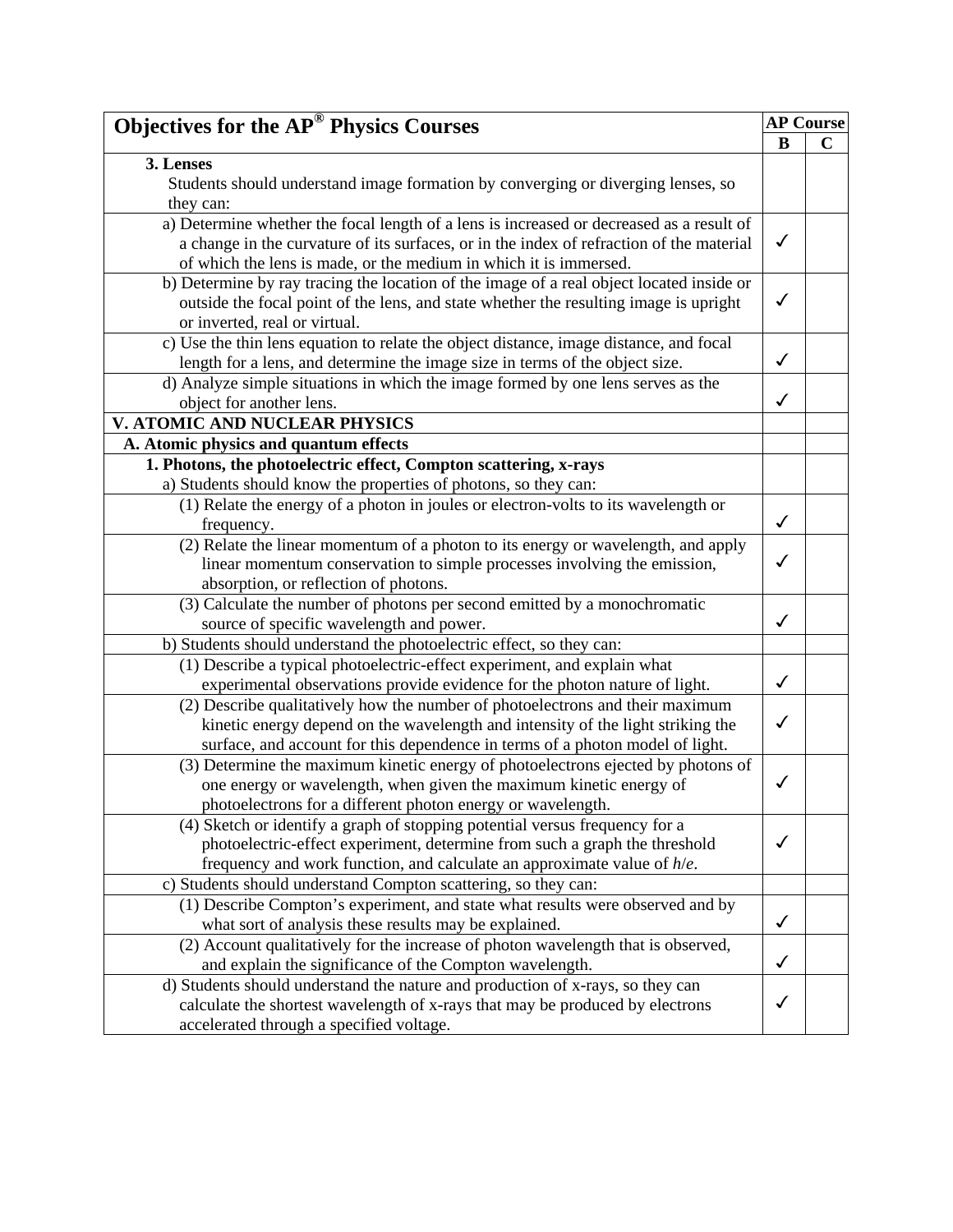| <b>Objectives for the AP<sup>®</sup> Physics Courses</b>                                                                                                                            |              | <b>AP Course</b> |
|-------------------------------------------------------------------------------------------------------------------------------------------------------------------------------------|--------------|------------------|
|                                                                                                                                                                                     | B            | $\mathbf C$      |
| 2. Atomic energy levels                                                                                                                                                             |              |                  |
| Students should understand the concept of energy levels for atoms, so they can:                                                                                                     |              |                  |
| a) Calculate the energy or wavelength of the photon emitted or absorbed in a                                                                                                        |              |                  |
| transition between specified levels, or the energy or wavelength required to ionize<br>an atom.                                                                                     | ✓            |                  |
| b) Explain qualitatively the origin of emission or absorption spectra of gases.                                                                                                     | ✓            |                  |
| c) Calculate the wavelength or energy for a single-step transition between levels,                                                                                                  |              |                  |
| given the wavelengths or energies of photons emitted or absorbed in a two-step<br>transition between the same levels.                                                               | ✓            |                  |
| d) Draw a diagram to depict the energy levels of an atom when given an expression                                                                                                   |              |                  |
| for these levels, and explain how this diagram accounts for the various lines in the                                                                                                | ✓            |                  |
| atomic spectrum.                                                                                                                                                                    |              |                  |
| 3. Wave-particle duality                                                                                                                                                            |              |                  |
| Students should understand the concept of de Broglie wavelength, so they can:                                                                                                       |              |                  |
| a) Calculate the wavelength of a particle as a function of its momentum.                                                                                                            | ✓            |                  |
| b) Describe the Davisson-Germer experiment, and explain how it provides evidence                                                                                                    |              |                  |
| for the wave nature of electrons.                                                                                                                                                   | ✓            |                  |
| <b>B. Nuclear Physics</b>                                                                                                                                                           |              |                  |
| 1. Nuclear reactions (including conservation of mass number and charge)                                                                                                             |              |                  |
| a) Students should understand the significance of the mass number and charge of                                                                                                     |              |                  |
| nuclei, so they can:                                                                                                                                                                |              |                  |
| (1) Interpret symbols for nuclei that indicate these quantities.                                                                                                                    | ✓            |                  |
| (2) Use conservation of mass number and charge to complete nuclear reactions.                                                                                                       |              |                  |
| (3) Determine the mass number and charge of a nucleus after it has undergone<br>specified decay processes.                                                                          | $\checkmark$ |                  |
| b) Students should know the nature of the nuclear force, so they can compare its                                                                                                    |              |                  |
| strength and range with those of the electromagnetic force.                                                                                                                         | $\checkmark$ |                  |
| c) Students should understand nuclear fission, so they can describe a typical neutron-<br>induced fission and explain why a chain reaction is possible.                             | $\checkmark$ |                  |
| 2. Mass-energy equivalence                                                                                                                                                          |              |                  |
| Students should understand the relationship between mass and energy (mass-energy<br>equivalence), so they can:                                                                      |              |                  |
| a) Qualitatively relate the energy released in nuclear processes to the change in mass.                                                                                             | ✓            |                  |
| b) Apply the relationship $\Delta E = (\Delta m)c^2$ in analyzing nuclear processes.                                                                                                |              |                  |
| <b>LABORATORY AND EXPERIMENTAL SITUATIONS</b>                                                                                                                                       |              |                  |
|                                                                                                                                                                                     |              |                  |
| These objectives overlay the content objectives, and are assessed in the context of those                                                                                           |              |                  |
| objectives.<br>1. Design experiments                                                                                                                                                |              |                  |
|                                                                                                                                                                                     |              |                  |
| Students should understand the process of designing experiments, so they can:<br>a) Describe the purpose of an experiment or a problem to be investigated.                          |              | $\checkmark$     |
|                                                                                                                                                                                     |              |                  |
| b) Identify equipment needed and describe how it is to be used.                                                                                                                     |              |                  |
| c) Draw a diagram or provide a description of an experimental setup.                                                                                                                |              |                  |
| d) Describe procedures to be used, including controls and measurements to be taken.                                                                                                 |              |                  |
| 2. Observe and measure real phenomena                                                                                                                                               |              |                  |
| Students should be able to make relevant observations, and be able to take<br>measurements with a variety of instruments (cannot be assessed via paper-and-pencil<br>examinations). |              |                  |